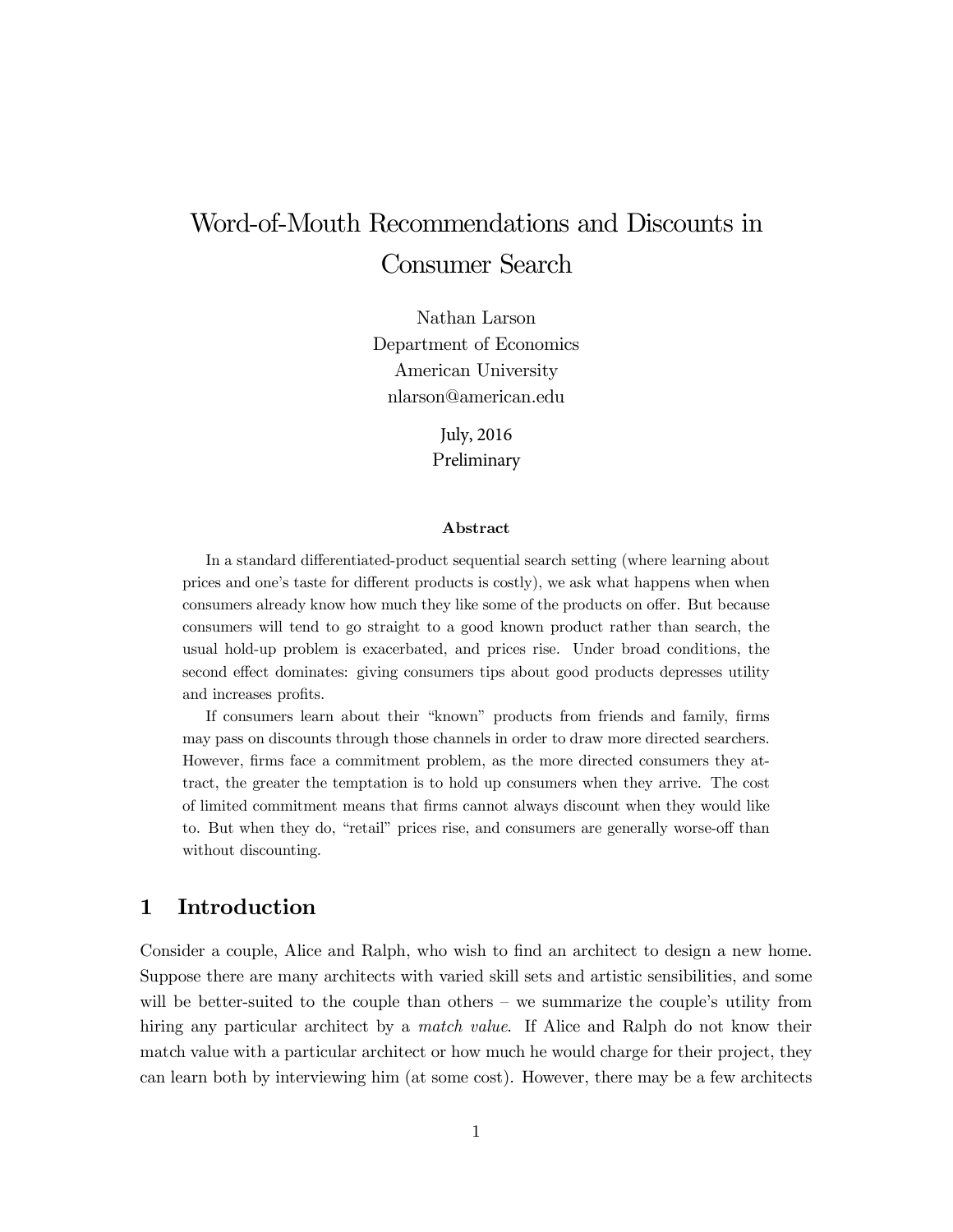whose work they have already seen, and judged, in the homes of their friends and family – for these architects, Alice and Ralph already know their match value, although they still may have to interview them to get price quotes.

If Alice and Ralph have no friends and family, Wolinsky's (1986) differentiated-product search model gives a reasonable description of how they might proceed: sequentially interview architects at random until finding someone they would like to hire. This paper explores what they should do if they do have prior information about how well they are matched with a few of the architects (but are uninformed about the rest). We focus on the case in which the couple must still incur a search cost to get a legally binding price quote from these "known" architects. (The idea is that Alice and Ralph may well have some sense of what their friends and family may have paid, but these past prices do not bind the architect when quoting on a new project.) This assumption applies naturally to markets for skilled services (such as home contracting, consulting, and so forth) but is also relevant in any goods market where firms do not commit to long-term prices. Our main focus is on whether access to "free information" from friends and family improves consumer welfare. In partial equilibrium, the answer is rather clearly yes – since Alice and Ralph are free to ignore the additional information, it can only make them weakly better off. However under  $broad$  conditions, this result reverses in general equilibrium – the more information from friends and family that consumers have access to, the worse-off they all are. The fault for this is rooted in the Diamond paradox – when a consumer can direct her search toward better matches first, it becomes more attractive to hold her up with a higher than expected price quote.

Next suppose Alice and Ralph have seen the work of one architect – the one who designed their friend Ed's home. The architect might try to drum up business by extending a "friends" and family" discount to anyone that Ed refers. Examples like this in which a consumer learns from the same source both about her taste for a product, and about associated discount offers, are commonplace. Motivated by such examples, we extend our model to allow firms to offer discounts to the consumers who know about the firm's product. For simplicity, we focus on the case in which a consumer is familiar with only one product  $ex$  ante.<sup>1</sup>

Crucially, we assume that a firm cannot commit to a firm price  $ex$  ante – the assumption is that whatever the nominal price offer may be, a firm always has scope to tack on unannounced fees at the time of purchase. Instead, firms are permitted to offer discounts off of the retail price that a consumer discovers upon arrival. Because of the hold-up problem, a firm would generally like to commit to lower prices in order to attract more directed

<sup>&</sup>lt;sup>1</sup>If consumers observed their taste and discount offers for several products before searching, then in effect we would have a situation with two stages of price competition, ex ante (to attract directed consumers with discounts) and ex post (to keep any arrivals, directed or undirected, from leaving without a purchase). We make no claims about results in this case; it is possible that stronger ex ante competition might mitigate the anti-competitive flavor of many of our conclusions, but analysis of this case appears challenging.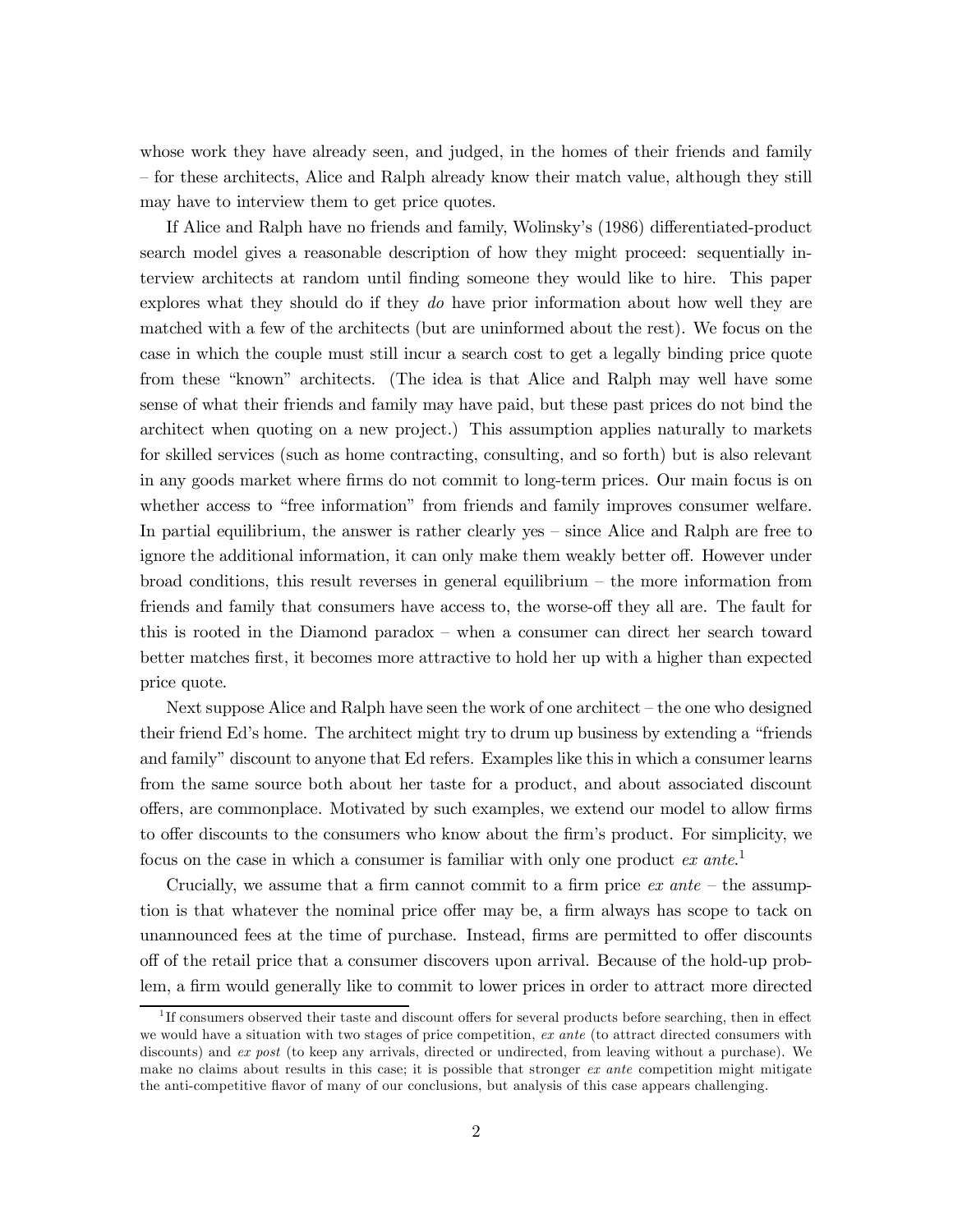consumers. However, with limited commitment, a firm may not be able to make a low price stick. If it expects a consumer mix tilted toward high values (because its discount offer has succeeded in luring consumers who know they like its product), then it will be tempted to hike its retail price ex post, partially wiping out the promised discount. This price hike implies a sacrifice on profits from *undirected* searchers who do not receive a discount, as the new retail price will be higher than optimal relative to their demand. If a firm anticipates that discounting ex ante will tempt it to distort retail prices too much ex post, it may foreswear discounts even though it would like to attract more directed consumers.

When discounting is used in equilibrium, consumers will often be worse-off than they would be if discounts were forbidden. Generally speaking, consumers lucky enough to know about products they like well will benefit, while less lucky consumers will suffer under higher retail prices; expected utility tends to be dominated by the second effect. Discounting generally fattens equilibrium profits due the upward drift in the retail price level. And discounting tends to depress social welfare, as the price wedge between known products and unknown ones distorts consumers' search strategies away from the first-best.

One warning, in the interest of avoiding disappointment later: despite the motivating discussion above, word-of-mouth and recommendations from prior purchasers will play no active role in the model. We will simply take it as a primitive of the model that consumers know their taste (and possibly discount offers) for some products; word-of-mouth and recommendations will be no more than a convenient back-story to explain why this assumption is reasonable. Studying the role of word-of-mouth product information in a richer, less perfunctory way would certainly be worthwhile, but it is not our focus here.

Below, in Section 2, we develop our version of the standard sequential search model and characterize equilibrium when consumers are not familiar with any products prior to search. Section 3 analyzes the model when consumers do have information about some products  $ex$ *ante*; conclusions about the effect of this information on consumer welfare are presented in Section 4. Section 5 introduces discounts into the model and presents results, and Section 6 concludes. One final caveat: the work presented below is quite preliminary, and the current state of the paper is rough and incomplete. In particular, references and a discussion of related literature are conspicuously absent. Apologies, and caveat lector!

#### $\overline{2}$ Model

The basic setup is similar to Wolinsky  $(1986)$ .<sup>2</sup> There are an unlimited number of firms and consumers, each modeled as a continuum of size one. Firms sell differentiated products, and each consumer wishes to buy one unit of some product. Consumer i's valuation, or

<sup>&</sup>lt;sup>2</sup>See also Anderson and Renault (1999) and Larson (2013), among others.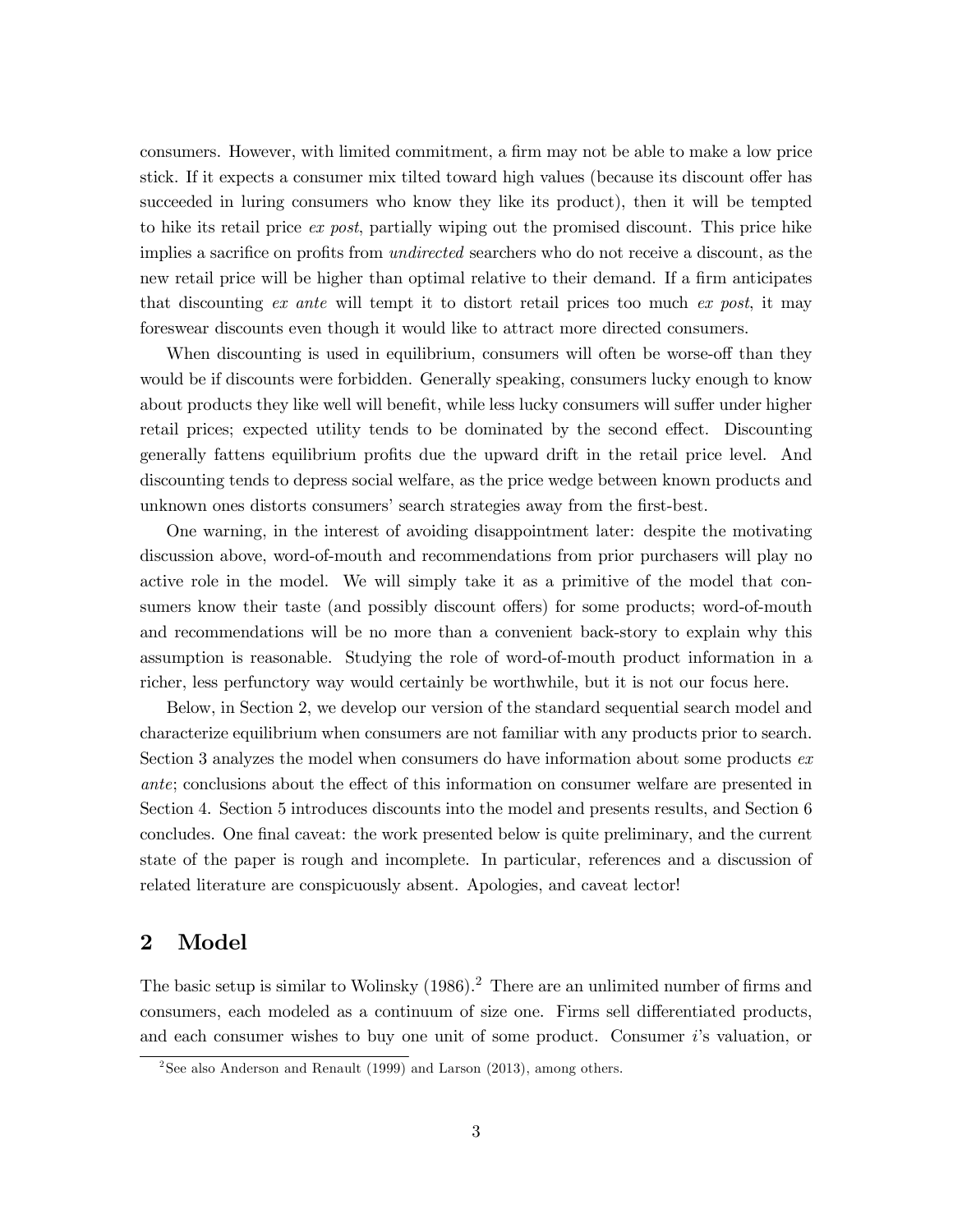match value,  $v_{ij}$  for firm j's product is drawn randomly from the distribution  $F(v)$ , i.i.d. across firms. We assume throughout the paper that F has a log-concave density  $f(v)$ . For a set of m of these firms, consumer i observes the realization of the match value ex ante. We call these i's known firms and (without loss of generality) label them 1, 2, ...,  $m$ , in decreasing order of match value:  $v_{i1} \ge v_{i2} \ge ... \ge v_{im}$ . Let  $G(v)$  be the distribution of  $v_{i1}$ , the best match among i's known firms. If the known firms are a random sample from the market, then we have  $G(v) = F(v)^m$ . However, we also wish to allow for the possibility that the known firms are not a random sample – for example, if i learns about these firms from friends with similar taste to her own, then their distribution may be distorted away from  $F(v)$  by positive selection.

The remaining firms are initially unknown to consumer  $i$ , but by paying search cost s she can visit any unknown firm j and learn her match value  $v_{ij}$  and firm j's price  $p_j$ . Alternatively, by paying search cost  $s_p \leq s$ , she can visit any known firm and learn its price. At any stage, consumer i may continue searching by picking some previously unvisited firm (known or unknown) to visit. Alternatively, she may choose to purchase at any previously visited firm j, leaving the market with utility  $v_{ij} - p_j$ . Each consumer chooses her search strategy so as to maximize her expected utility, given her realized known firm match values and her expectation about the distribution of prices. The assumption that  $s_p \leq s$  reflects the idea that visiting a known firm may involve less time and effort for the consumer than visiting an unknown firm because she must spend less time investigating the product. A consumer's outside option utility if she makes no purchase is  $u_0$ . If candidate equilibrium prices are sufficiently high that consumers would rather take their outside option than engage in search, then no search equilibrium exists, and the market fails. As there is nothing of interest to say in this case, we will generally assume that  $u_0$  is sufficiently small - negative if necessary – that an equilibrium with search exists.

Each firm produces its good on demand at zero marginal cost.<sup>3</sup> From a firm's point of view, the flow of visiting consumers is exogenous. Of these visitors, in expectation  $\lambda_d$  will be *directed consumers* who already know their match values for the firm's product. The remaining number of expected visitors,  $\lambda_u$ , are undirected consumers who do not learn their match values until they arrive. The relative numbers of directed and undirected visitors will depend on consumers' search behavior, and a firm cannot discern which consumers are directed and which are not.<sup>4</sup> As we shall see, search behavior depends principally on consumers' expectations about prices (and the search cost parameters), and all equilibria will have the same price at all firms. Anticipating this, a firm's total expected sales

 ${}^{3}$ This is just for simplicity of notation; one could think of the marginal cost as being folded into the match value so that  $v_{ij}$  represents the net surplus on a sale from j to i.

<sup>&</sup>lt;sup>4</sup>If a consumer knows about firm j via a connection with one of j's past clients, presumably she could verifiably disclose this fact, proving her directed status. But as we will see, it won't be in her interest to do SO.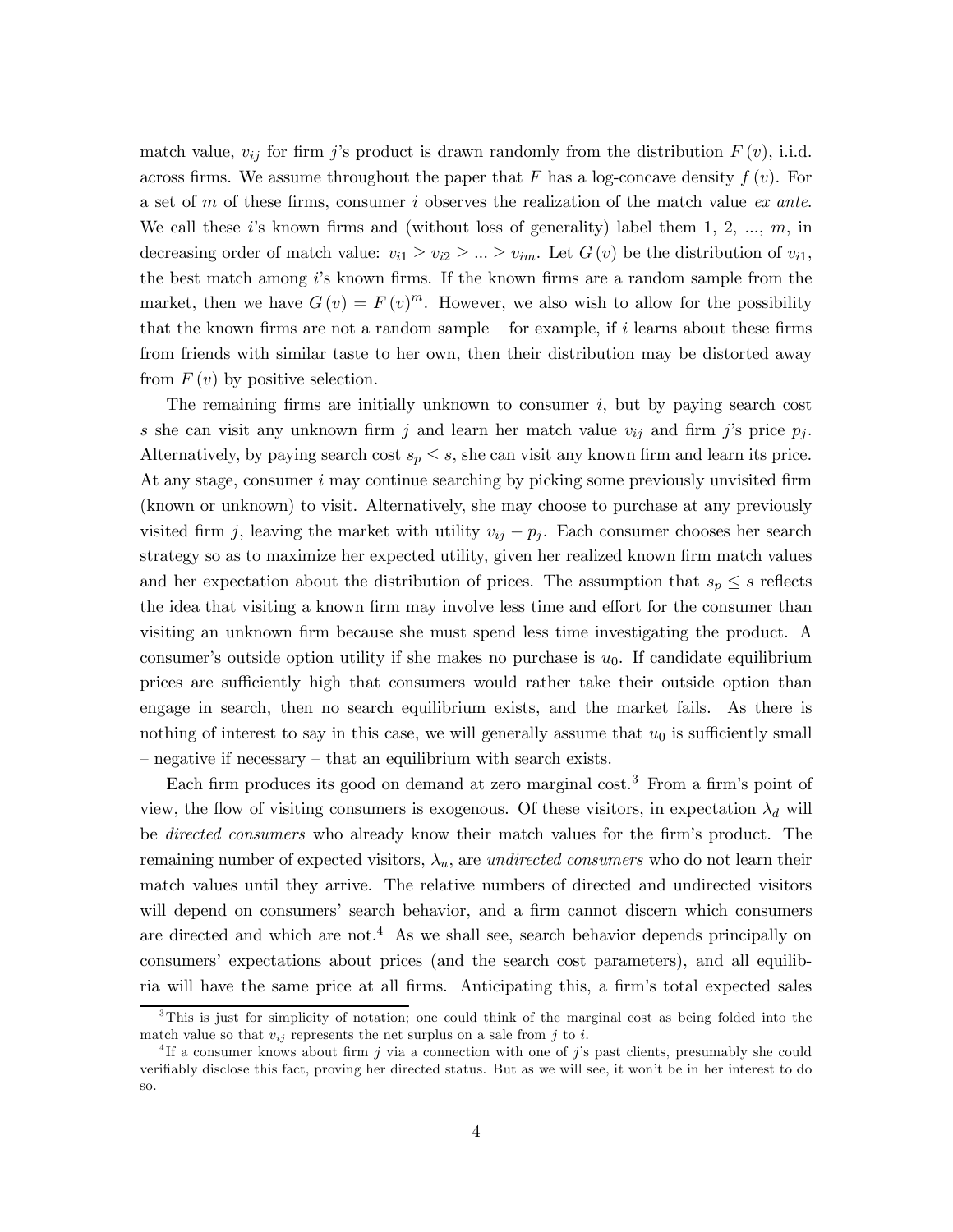when it charges p may be summarized by the demand function  $D(p; p^e)$ , where  $p^e$  is the price level consumers expect. A firm chooses its price to maximize the expected profit  $\pi(p) = pD(p; p^e)$ . An equilibrium is a profile of prices for firms and search strategies for consumers such that a consumer's search strategy maximizes expected utility given (correct) expectations about prices, and each firm's price maximizes its expected profit given consumers' search strategies.

#### $\bf 2.1$ Equilibrium with no help from friends

If consumers do not have access to any known firms, the model reduces to a version of the differentiated-products search model covered in Wolinsky (1986), Anderson and Renault  $(1999)$ , Larson  $(2013)$ , and others. We will sketch the analysis of this case in broad strokes; for more detail, refer to those earlier papers. Anticipating an equilibrium with a common price level across firms, let  $p^e$  be consumers' expectation of that price level. Suppose u' is the best utility offer (net of price) that a consumer has seen so far. If the consumer were to visit one additional firm  $j$  and then quit searching and take the best offer in hand, her expected utility would be

$$
u' + \Pr (v_{ij} - p^e > u') E (v_{ij} - p^e - u' | v_{ij} - p^e > u') - s,
$$

where the middle term is the expected improvement over her current best offer, and the search cost s is the cost of that expected improvement. If the net improvement

$$
Pr(v_{ij} - p^{e} > u') E(v_{ij} - p^{e} - u' | v_{ij} - p^{e} > u') - s
$$

is positive, an additional search is worthwhile. Since this expected net improvement is decreasing in the current best offer u', there will be some threshold  $\bar{u}$  for the current best offer such that the consumer is indifferent to one additional search:

$$
\Pr(v_{ij} - p^e > \bar{u}) E(v_{ij} - p^e - \bar{u} \mid v_{ij} - p^e > \bar{u}) = s
$$

By following this line of logic, one can show formally that a consumer's optimal search strategy is to use a threshold rule: purchase at the first firm that offers utility exceeding  $\bar{u}$ . Again, under the assumption that firms charge a common price, the utility threshold  $\bar{u}$ corresponds to a threshold level of the match value:  $\bar{v} = \bar{u} + p^e$ . Then the condition for this threshold may be rewritten as  $Pr(v_{ij} > \bar{v}) E(v_{ij} - \bar{v} | v_{ij} > \bar{v}) = s$ , or equivalently, in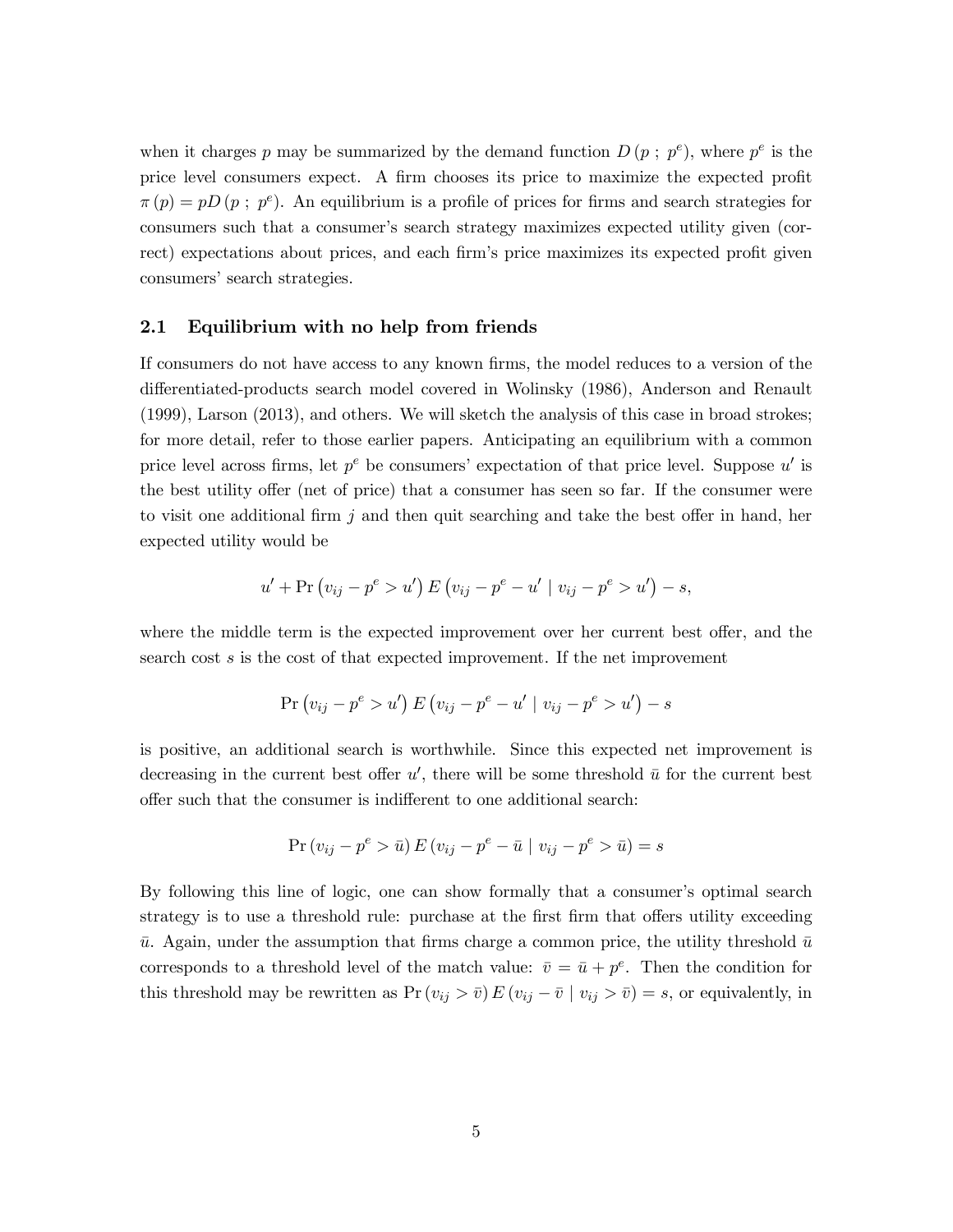either of the following three forms:<sup>5</sup>

$$
(1 - F(\bar{v})) E(v - \bar{v} | v > \bar{v}) = s, \text{ or}
$$
  

$$
\int_{\bar{v}}^{\infty} 1 - F(v) dv = s, \text{ or}
$$
  

$$
(1 - F(\bar{v})) E(r(v) | v > \bar{v}) = s
$$
 (1)

where  $r(v) = \frac{1-F(v)}{f(v)}$  is the inverse hazard rate of the match value distribution. These relationships emphasize that (given a common price level), the intensity of search will depend on the search cost and the right tail of the match value distribution, but not on the level of prices. The expectation in the expressions above is what is known in the risk literature as the mean excess loss function. In our context, a more descriptive name would be the excess consumer surplus function,  $XCS(v) = E(v - \bar{v} \mid v > \bar{v}) = E(r(v) \mid v > \bar{v})$ , as it identifies the amount by which an average purchaser's surplus exceeds that of a marginal purchaser.

After each visit, a consumer's search ends with probability  $1-F(\bar{v})$ , and continues on with probability  $F(\bar{v})$ . Consequently, she incurs total expected search costs of  $\frac{s}{1-F(\bar{v})}$ , while her expected match value when she ultimately buys is  $E(v | v > \overline{v})$ . Thus her ex ante expected utility from search is  $U = E(v | v > \bar{v}) - p^e - \frac{s}{1 - F(\bar{v})}$ . Noting that  $E(v | v > \bar{v}) =$  $\bar{v} + E(v - \bar{v} \mid v > \bar{v})$  and using the definition of the threshold  $\bar{v}$ , this reduces simply to  $U = \bar{v} - p^e$ . If  $\bar{v} - p^e < 0$ , consumers will refuse to search at all; we will assume this case does not occur, as there is little of interest to say about it.

Next, turn to a firm's pricing problem. If consumers are using cutoff utility  $\bar{u} = \bar{v} - p^e$ , given the expectation that all firms set price  $p^e$ , then a firm that charges price p will sell to a visitor whenever the match value  $v_{ij}$  satisfies  $v_{ij} - p \ge u$ , or equivalently,  $v_{ij} \ge \bar{v} - p^e + p$ . This yields a profit per visitor of

$$
\pi_j(p) = p(1 - F(\bar{v} - p^e + p))
$$

Log-concavity of  $F(v)$  (which follows from log-concavity of  $f(v)$ ) ensures that this profit function is quasiconcave, in which case the optimal price is given by the first order condition  $1 - F(\bar{v} - p^e + p) = pf(\bar{v} - p^e + p)$ . In equilibrium, consumers must hold correct expectations about the price level; substituting  $p^e = p$ , we have the equilibrium condition

$$
p = \frac{1 - F\left(\bar{v}\right)}{f\left(\bar{v}\right)} = r\left(\bar{v}\right)
$$
\n<sup>(2)</sup>

Together, equations (1) and (2) characterize a search equilibrium in the model with no help

 ${}^{5}$ For the second, integrate by parts.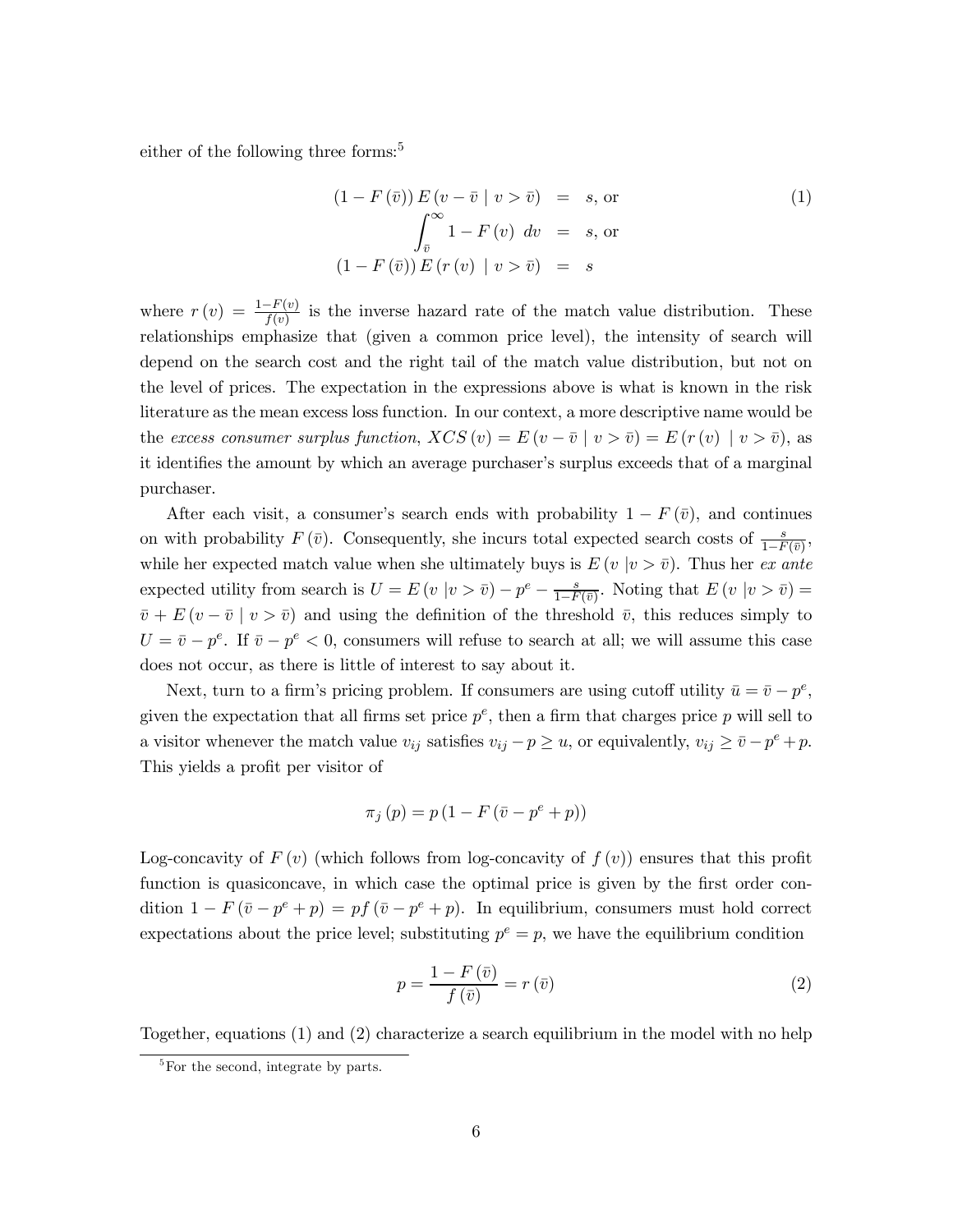from friends.

Some of the comparative statics of the search equilibrium are sensible and straightforward. From (1) it is clear that  $\bar{v}$  is decreasing in s, so lower search costs induce consumers to search longer and hold out for better matches. If the match value distribution has a decreasing inverse hazard rate (as is the case for commonly used thin-tailed distributions), then the equilibrium price is decreasing in  $\bar{v}$ , and so increasing in s: as search costs decline and consumers search longer, prices become more competitive. These conclusions carry into equilibrium consumer utility  $U = \bar{v} - r(\bar{v})$ : if  $F(v)$  has a decreasing inverse hazard rate, then a decline in search costs unambiguously improves consumer welfare (since match quality improves and the price declines).

# 3 Help from Friends

Now we turn to the main model: consumer i observes m match values ex ante,  $v_{i1} \ge v_{i2} \ge$  $\ldots \geq v_{im}$ , with the best of these matches distributed according to  $G(v)$ . First consider consumer i's decision problem when she anticipates facing price  $p^e$  at every firm. She is free to search through unknown firms just as above, but at any time she may visit one of the known firms at search cost  $s_p$  to get a firm price offer. The first point to notice is that, on the equilibrium path, a consumer never visits any known firm other than the best one, since the utility  $v_{i1} - p^e$  dominates  $v_{ij} - p^e$  for  $j \in \{2, ..., m\}$ . In any conceivable situation in which she buys at known firm  $j > 1$ , she would have been better off visiting firm 1 and buying there instead. Next, observe that the consumer will never visit firm 1 if she does not plan to stop searching and buy there. She knows (barring a deviation by firm 1 from  $p^e$ ) exactly what surplus to expect at firm 1; if the value of continued search exceeds this surplus, she should not visit firm  $1$  in the first place.

Given these observations, consumer  $i$ 's initial situation is as if she were situated in the undirected search model with a current best offer in hand of  $\hat{u} = v_{i1} - p^e - s_p$ . The only slight difference from the undirected model is the presence of  $s_p$ . In the undirected model, a current best offer involves a firm that has already been visited, so the search cost is sunk  $$ taking such an offer involves no additional search cost. In contrast, here, while the consumer correctly anticipates the surplus  $v_{i1}-p^e$  at firm 1, she cannot claim it without visiting to pin down a price offer. At this point, we can invoke the standard results from the undirected model to characterize a consumer's optimal search strategy. Let  $\bar{u}$  be the threshold utility for undirected search, as above. If the consumer's anticipated utility  $\hat{u}$  from visiting her best known firm and purchasing there exceeds  $\bar{u}$ , she should go there first intending to purchase. Otherwise, she should ignore her known firms and proceed with undirected search.

On the equilibrium path, this is exactly what will happen. However, we must also consider how the consumer should proceed if firm 1 deviates from the price she expected,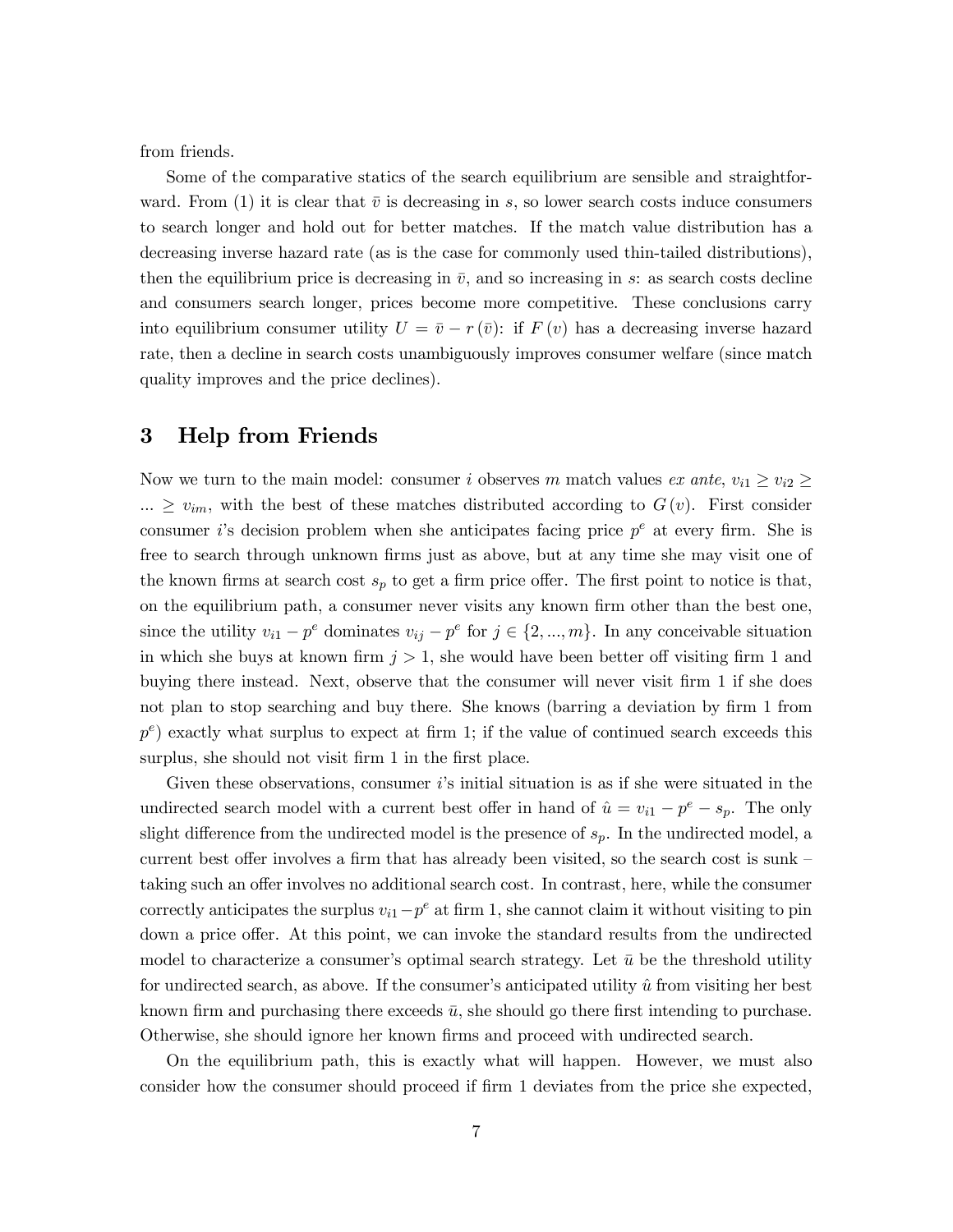so that the utility from buying at firm 1 is not what she anticipated when she decided to visit. We claim the following result.

**Remark 1** Suppose a consumer visits her favorite known firm (firm 1) anticipating price  $p^e$  and is quoted price  $p_1$ . A sufficient condition for her to stop searching and purchase from firm 1 is  $p_1 \leq p^e + s_p$ .

This result follows from the logic of the Diamond paradox. Informally, the consumer would not have visited firm 1 unless she expected to do better there, even after paying the search cost  $s_p$ , than at her alternative options. But this means that once she arrives at firm 1 and that search cost is sunk, firm 1 could hold her up for a price hike of at least  $s_p$ without losing her business. To be a bit more formal about this, having arrived at firm 1, the consumer's utility from accepting its offer is  $v_{i1} - p_1$ . The consumer's best alternative to purchasing immediately is either to leave to take her second-favorite known offer at firm 2, or to leave and engage in undirected search, whichever is better. Her anticipated utility from leaving for firm 2 is  $v_{i2} - p^e - s_p$ , so staying at firm 1 is better as long as  $p_1 - p^e \leq s_p + (v_{i1} - v_{i2})$ . Since she prefers firm 1's product to firm 2's,  $p_1 - p^e \leq s_p$  is sufficient to rule out leaving for firm 2.

Alternatively, her expected utility from leaving for undirected search is  $\bar{u}$ . She would not have visited firm 1 first unless  $v_{i1} - p^e - s_p \ge \bar{u}$ ; that is, unless her expected surplus at firm 1 (including the search cost  $s_p$ ) were better than undirected search. Given this, once  $s_p$  is sunk,  $p_1 \leq p^e + s_p$  is a sufficient condition for her utility  $v_{i1} - p_1$  from purchasing at firm 1 to exceed  $\bar{u}$ . The result follows from these two points.

If all of a firm's visitors were directed consumers, this logic would preclude an equilibrium with search: no matter what price consumers anticipated, firms would always have an incentive to hold up visitors by deviating to a slightly higher price. It will be the fact that some of a firm's visitors are engaged in undirected search – and so cannot be held up quite so easily  $-$  that puts the brakes on this problem and allows an equilibrium with search to exist.

Before taking up a firm's pricing problem, we summarize a few results about consumers' optimal search strategy. Using  $\bar{u} = \bar{v} - p^e$ , the condition under which a consumer purchases at her best known firm may be rewritten as  $v_{i1} \geq \bar{v} + s_p$ . Thus a fraction  $1 - G(\bar{v} + s_p)$ of consumers will visit (and purchase at, on the equilibrium path) their best known firms; the remaining fraction  $G(\bar{v}+s_p)$  will engage in undirected search among their unknown firms. As noted earlier, a consumer engaged in undirected search continues searching after each visit with probability  $F(\bar{v})$ , so the total expected number of firms she visits is  $\frac{1}{1-F(\bar{v})}$ . Together, these imply that the ratio of directed to undirected visitors at any firm is given by  $\lambda_d/\lambda_u = \frac{1 - G(\bar{v} + s_p)}{G(\bar{v} + s_p)} (1 - F(\bar{v})).$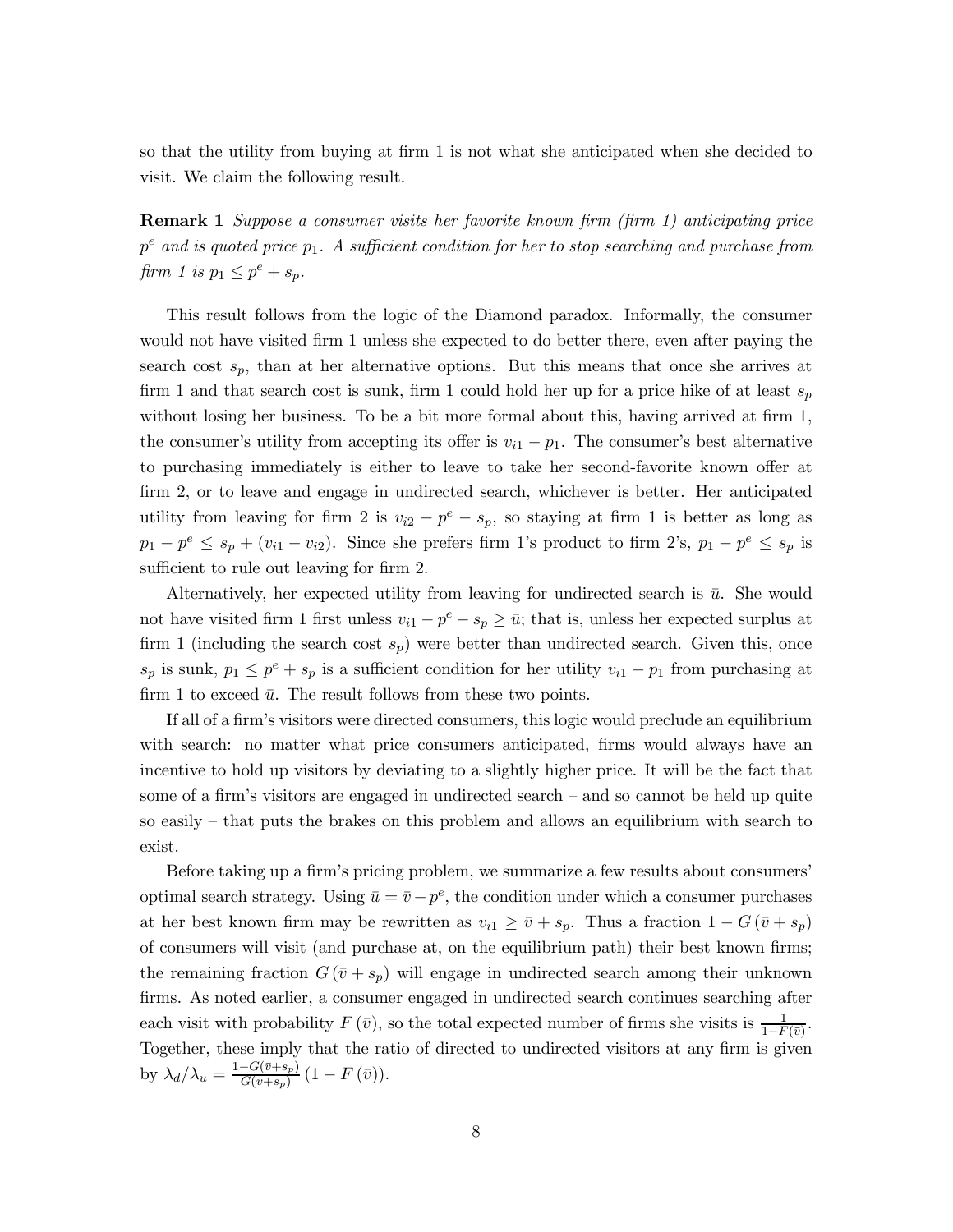Now consider the profit maximization problem of a firm that anticipates that a fraction  $\lambda_d$  of its visitors have come because it is their best known option, while  $\lambda_u$  have arrived due to undirected search. For the time being, we will focus on necessary conditions for a symmetric equilibrium in which all firms charge the same price, deferring the (more technical) necessary conditions for such an equilibrium to exist. If consumers anticipate price  $p^e$  everywhere, then a firm's directed visitors will purchase inelastically at any price  $p \leq p^{e} + s_{p}$ , while its undirected buy with probability  $1 - F(\bar{v} - p^{e} + p)$ . Consequently, for prices in the interval  $p \in [0, p^e + s_p]$ , the firm's profit function is

$$
\pi(p) = p(\lambda_d + \lambda_u (1 - F(\bar{v} - p^e + p)))
$$

$$
= p(1 - \lambda_u F(\bar{v} - p^e + p))
$$

This is not a complete characterization of profits: if the firm charges a price  $p > p^e + s_p$ , it will begin to lose some of its directed visitors, so different expressions for demand and profits will apply. We do not need those expressions yet, as for now we will focus on the necessary conditions for a symmetric equilibrium in which each firm chooses  $p = p^e$ . When a firm prices in the interval  $p \in [0, p^e + s_p]$ , its marginal profit is

$$
\pi'(p) = \lambda_d + \lambda_u \left(1 - F\left(\bar{v} - p^e + p\right) - pf\left(\bar{v} - p^e + p\right)\right) \qquad \text{for } p < p^e + s_p
$$

The undirected visitor term exhibits the standard trade-off from a price increase: higher profit on inframarginal sales offset by the loss of marginal consumers. However, the directed visitor term shows no downside from a marginal price hike, so the presence of directed consumers will tend to encourage firms to price higher. In a symmetric equilibrium, setting  $p = p<sup>e</sup>$  must be optimal for the firm, so a necessary condition for equilibrium is the first order condition  $\pi'(p^e) = 0$ . This is equivalent to

$$
p = \frac{\lambda_d/\lambda_u + 1 - F(\bar{v})}{f(\bar{v})}
$$

or substituting for the ratio of directed to undirected visitors,

$$
p = \frac{1}{G\left(\bar{v} + s_p\right)} \frac{1 - F\left(\bar{v}\right)}{f\left(\bar{v}\right)}\tag{3}
$$

If we let  $p_u$  be the equilibrium price level in the pure undirected search model of the previous section, then

$$
p = \frac{p_u}{G\left(\bar{v} + s_p\right)}
$$

so the presence of directed consumers unambiguously pushes the equilibrium price upward.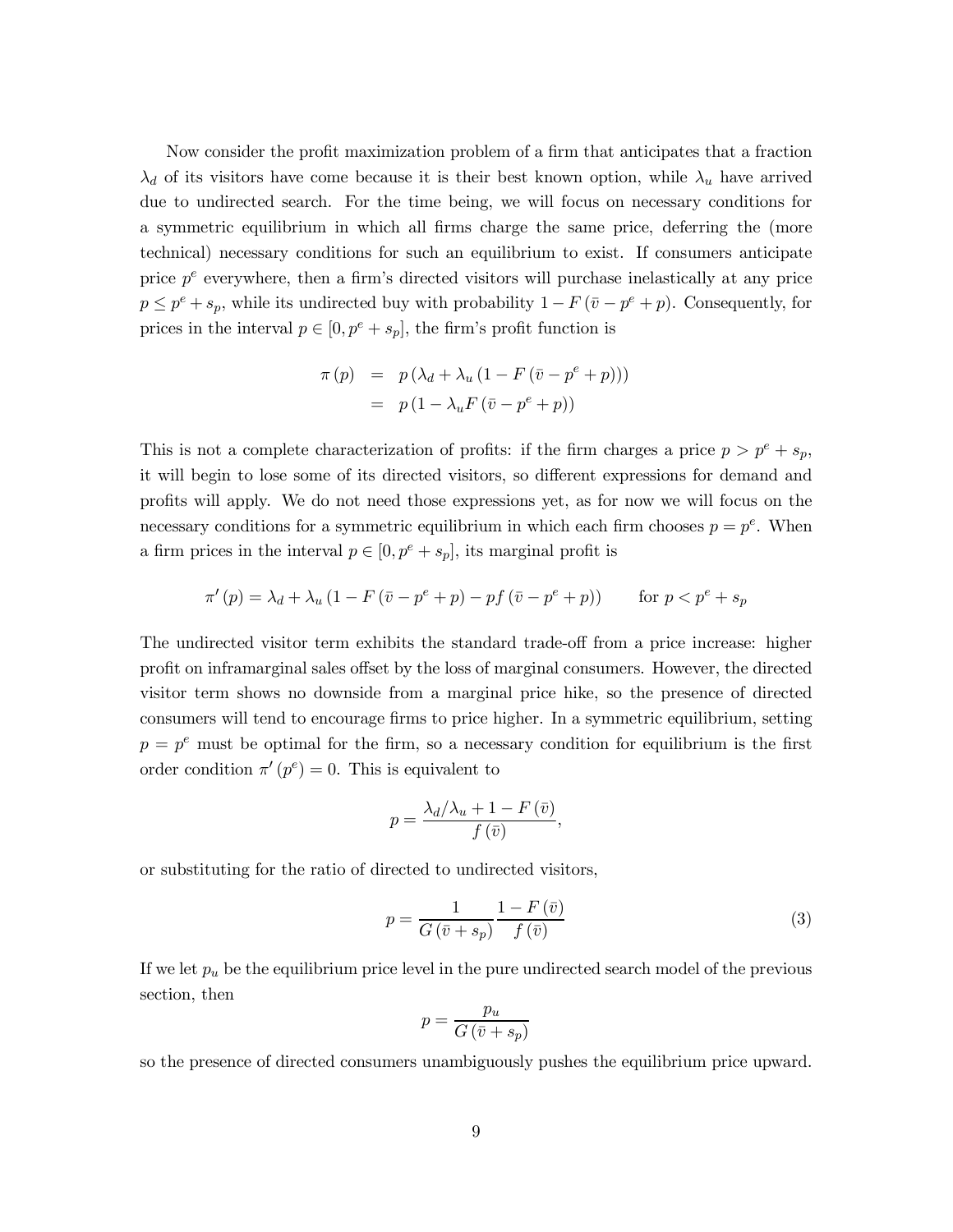Furthermore, a reduction in the cost of a price quote at a known firm,  $s_p$ , also pushes up prices, since firms anticipate facing relatively more of the price-inelastic directed visitors. Conversely, a reduction in the search cost s at unknown firms improves the utility  $\bar{v}$  from undirected search and pushes prices down through two channels:  $p_u$  falls, just as earlier, and the fall in  $G(\bar{v}+s_p)$  as consumers shift away from directed search.

#### 4 **Consumer Welfare: Results**

We assume for the moment that a symmetric equilibrium exists with price level characterized by (3). This section considers the conditions under which learning about a few products from friends makes consumers better or worse off than they would have been without this information. Given the optimal search strategy, a consumer's  $ex$  ante expected utility is

$$
U = E(\max(v_1 - s_p, \bar{v}) - p)
$$

This may be written  $U = \bar{v} - p + Pr (v_1 > \bar{v} + s_p) E (v_1 - s_p - \bar{v} \mid v_1 > \bar{v} + s_p)$ , where the third term represents the additional consumer surplus generated in the event that a consumer's favorite known firm is more attractive than undirected search. Clearly consumers are better off with this extra surplus than they would have been if directed search were not an option; the question is whether this extra surplus will outweigh the price hike that directed search permits firms to impose. After integrating by parts, consumer utility may be written

$$
U = \bar{v} + \int_{\bar{v}+s_p} 1 - G(v) dv - p
$$

$$
\bar{v} + \int_{\bar{v}+s_p} 1 - G(v) dv - \frac{1}{G(\bar{v}+s_p)} \frac{1 - F(\bar{v})}{f(\bar{v})}
$$

Since consumer utility would be  $U_0 = \bar{v} - p_u$  in the absence of directed search, the net utility improvement when directed search is possible is  $U-U_0=B(\bar{v}+s_p)-C(\bar{v},s_p)$ , where  $B(\bar{v}+s_p) = \int_{\bar{v}+s_p} 1 - G(v) dv$  is additional surplus from directed search and  $C(\bar{v}, s_p) = p - p_u = \frac{1-G(\bar{v}+s_p)}{G(\bar{v}+s_p)} \frac{1-F(\bar{v})}{f(\bar{v})}$  is the equilibrium price rise. If we define  $XCS_G(v)$  to be the excess consumer surplus function under distribution  $G(v)$ , then this net utility improvement may also be expressed as  $U-U_0=(1-G(\bar{v}+s_p))\left(XCS_G(\bar{v}+s_p)-\frac{r(\bar{v})}{G(\bar{v}+s_p)}\right)$ .

A useful benchmark is the case in which each consumer knows her match value at one randomly chosen firm.

Proposition 1 Suppose each consumer knows her match value at one randomly chosen firm; that is,  $G(v) = F(v)$ . In equilibrium, consumers are worse off than they would be without this information.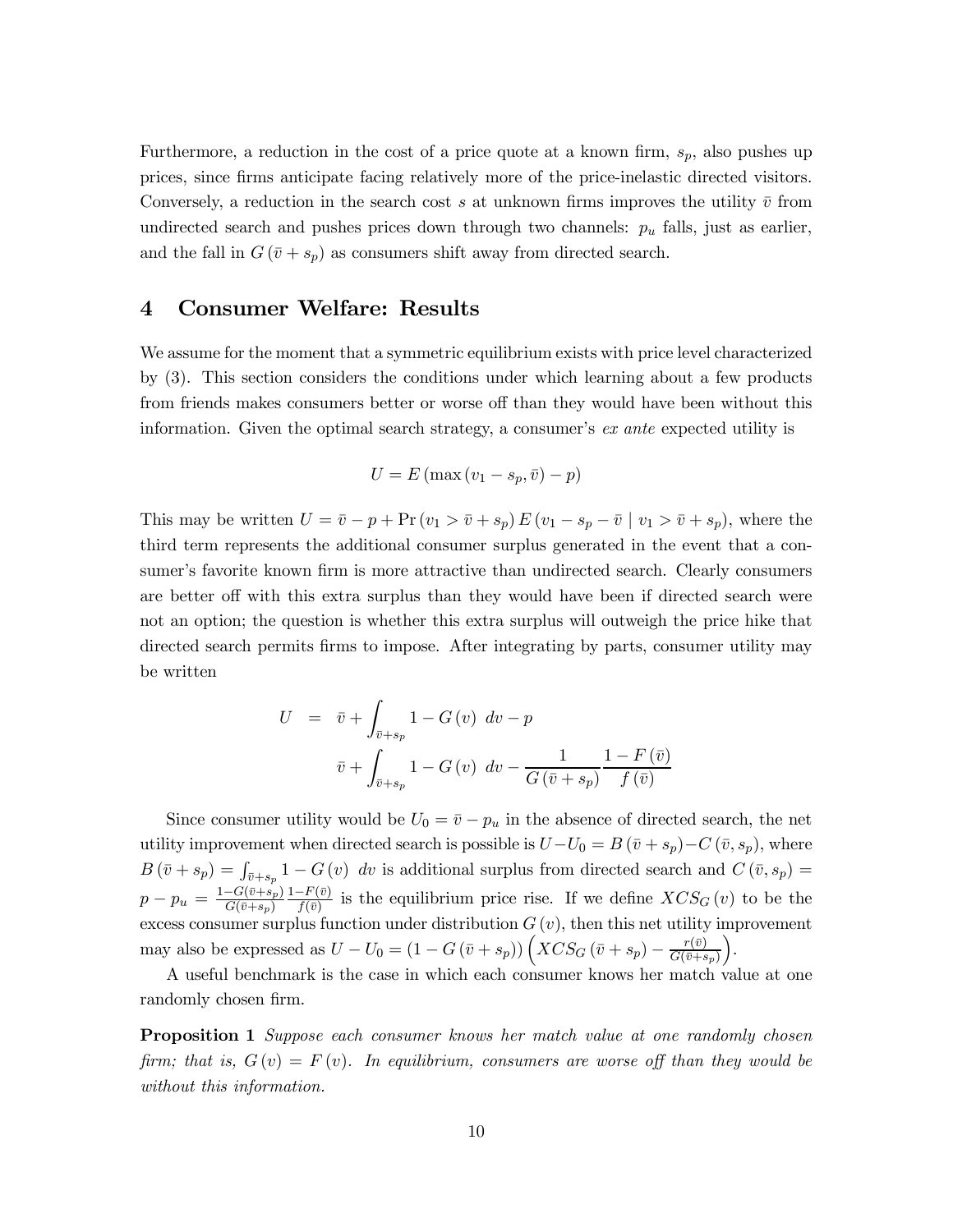**Proof.** In this case,  $B(\bar{v}+s_p) = \int_{\bar{v}+s_p} 1 - F(v) dv$  and  $C(\bar{v}, s_p) = \frac{1 - F(\bar{v}+s_p)}{F(\bar{v}+s_p)} r(\bar{v})$ . The benefit term may be written as  $B(\bar{v}+s_p)=(1-F(\bar{v}+s_p))E(h(v))$   $|v>\bar{v}+s_p)$ , so

$$
U - U_0 = (1 - F(\bar{v} + s_p)) \left( E(r(v_1) | v_1 > \bar{v} + s_p) - \frac{r(\bar{v})}{F(\bar{v} + s_p)} \right) < (1 - F(\bar{v} + s_p)) (E(r(v_1) | v_1 > \bar{v} + s_p) - r(\bar{v}))
$$

But log-concavity of  $f(v)$  implies that the inverse hazard rate  $r(v) = \frac{1-F(v)}{f(v)}$  is weakly decreasing, so the second term in parenthesis is negative. Thus  $U - U_0 < 0$ .

So the benefit of having one match value "in hand" before embarking on search is swamped by the price rise firms extract in anticipation of facing visiting consumers who are more easily held up. Note this result does not depend on the cost of getting a price quote; in particular, it still holds if visiting the known firm is free  $(s_p = 0)$ . While reducing  $s_p$  makes visiting the known firm more attractive to consumers, it is precisely the fact that this tilts the balance of demand toward directed consumers that moves prices against them.

### A consumer knows her value at n randomly chosen firms

If information about match values is thought of as coming from one's friends' choices, observing one randomly chosen match may sound pessimistic. A consumer with many friends may have the luxury of observing many friends' choices and opting for the firm that is her best match from this larger set. Alternatively, one might think that friends have similar taste, so a sample of friends' choices improves on  $F(v)$  by screening out firms that would be bad matches for a consumer. We discuss these possibilities in turn.

To study the first case, suppose that each consumer sees a random sample of  $n$  firms with match values drawn from  $F(v)$ , so the match value at the favorite known firm has distribution  $G(v) = F(v)^n$ . We write  $p_n = \frac{1}{F(\bar{v}+s_p)^n} r(\bar{v})$  for the equilibrium price and  $U_n$ for consumer utility.

**Proposition 2** In the model where consumers know n randomly chosen match values, consumers are worse off with larger samples:  $U_n$  is decreasing in n. Consequently, for any n, consumers are worse off than they would be under pure undirected search.

**Proof.** Write  $B_n(\bar{v} + s_p) = \int_{\bar{v}+s_p} 1 - F(v)^n dv$ , defining  $B_0(\bar{v} + s_p) = 0$ , and  $p_0 = p_u$ . Note that  $U_n = \bar{v} + B_n(\bar{v} + s_p) - p_n$  and so  $U_{n+1} - U_n = \Delta B_n - \Delta p_n$ , where  $\Delta B_n =$  $B_{n+1}(\bar{v}+s_p) - B_n(\bar{v}+s_p)$  and  $\Delta p_n = p_{n+1} - p_n$ . The previous proposition established that  $\Delta B_0 < \Delta p_0$ , so it suffices to show that  $\Delta B_n$  and  $\Delta p_n$  are decreasing and increasing in *n*, respectively. For the former, we have  $\Delta B_n = \int_{\bar{v}+s_n} F(v)^n (1-F(v)) dv$ . Since  $F(v) \leq 1$ , the integrand is decreasing in *n*. For the latter, we have  $\Delta p_n = \frac{1 - F(\bar{v} + s_p)}{F(\bar{v} + s_p)^n} r(\bar{v})$ which is increasing in  $n$ .  $\blacksquare$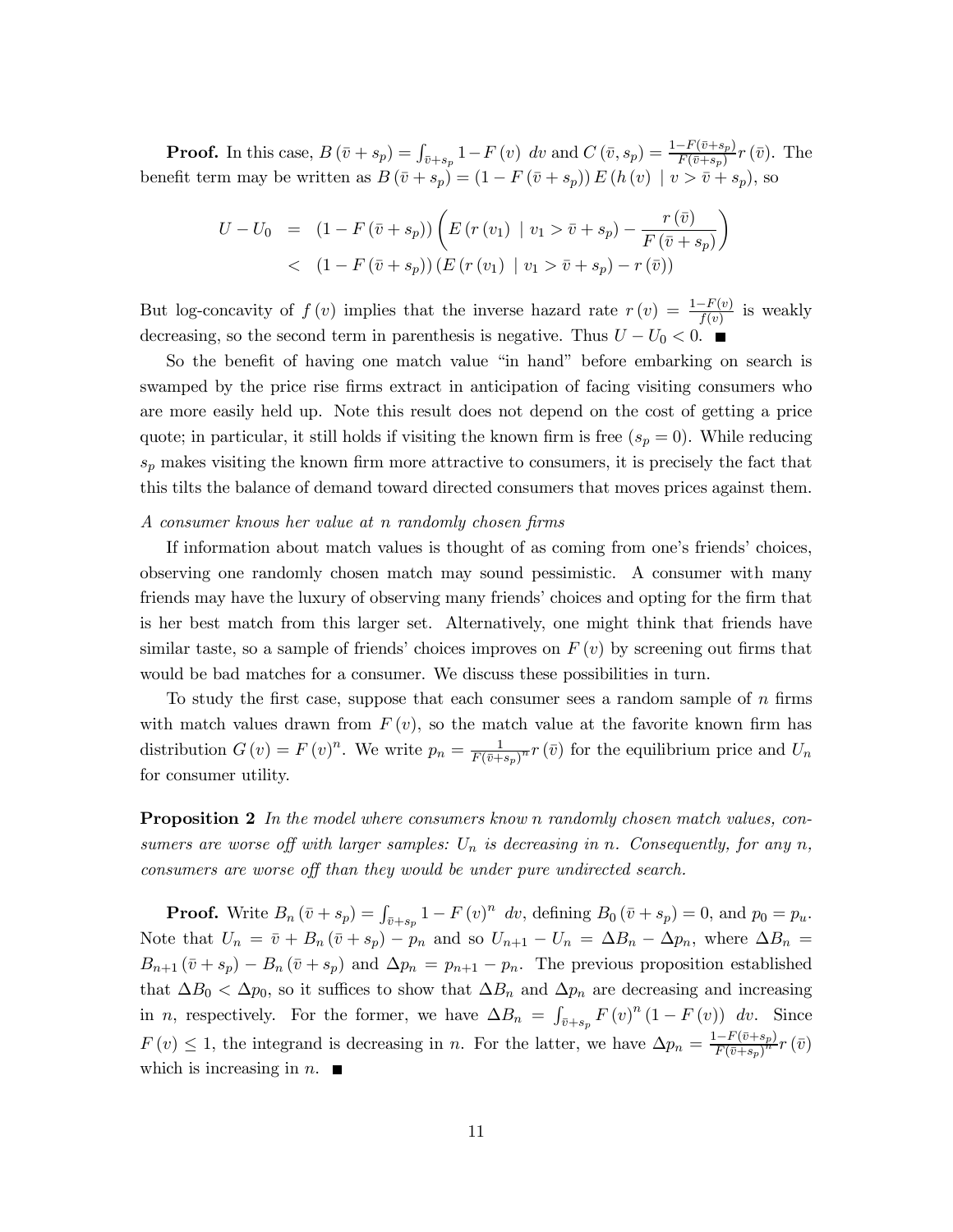The thrust of the result is essentially that the benefits of a larger sample are concave in n, while the equilibrium price has a positive convex relationship with n. Consequently, if the first known firm hurts consumer welfare on net, knowing about additional firms will make consumers progressively worse and worse off.

As an example, consider the case in which the taste distribution  $F(v)$  is Type I extreme value with mean  $\mu$  and variance  $\sigma^2$ , a commonly used assumption in the discrete choice literature. Suppose the valuation distribution  $G(v)$  at a consumer's favorite known firm is also Type I extreme value with the same variance and mean  $\mu_G$ . Then Proposition 2 implies that if  $\mu_G \geq \mu$ , consumers are worse off with access to this favorite known firm than they would be without it, and furthermore, improvements in  $\mu_G$  leave them worse off. This follows from the fact that  $G(v)$  is equivalent to the distribution of the largest of  $n = \exp\left((\mu_G - \mu)\pi/\sqrt{6\sigma^2}\right)$  draws from  $F(v)$ .<sup>6</sup>

## A consumer knows her value at one firm (with poor matches screened out)

Next consider the case in which a consumer is more likely to be well-matched with her friends' firms than with a random firm. As motivation, suppose each consumer has one friend whose taste is identical to her own. In the background, we imagine that this friend found his firm through a search process like those we have been discussing here, using some cut-off match value  $\hat{v}$ . (This cut-off might be equal to  $\bar{v}$ , but it need not be – this friend could have had a different search cost.) In this case, the friend's match value will be a draw from a truncated version of  $F(v)$ . With this motivation, we suppose that each consumer observes a single known firm with match value drawn from  $G(v) = F_{\hat{v}}(v) = \frac{F(v) - F(\hat{v})}{1 - F(\hat{v})}$ on  $[\hat{v}, \infty)$ . We assume  $\hat{v} < \bar{v} + s_p$ , so that the friend's firm is sometimes not worth a visit. If this were not the case, there would be no equilibrium with search, as the Diamond paradox would apply in full force: all consumers would prefer to start at their known firms, and anticipating this, firms would face no restraint on raising prices relative to consumers expectations.

**Proposition 3** If each consumer knows her value at one firm drawn from  $G(v) = F_{\hat{v}}(v)$ , so that matches worse than  $\hat{v}$  are screened out, then consumers are worse off than they would have been under pure undirected search. Furthermore, an increase in  $\hat{v}$  (improving the distribution of the known firm) makes consumers worse off.

**Proof.** As earlier, the benefit term from directed search may be written

$$
B\left(\bar{v} + s_p\right) = \left(1 - G\left(\bar{v} + s_p\right)\right) E\left(\frac{1 - G\left(v_1\right)}{g\left(v_1\right)} \mid v_1 > \bar{v} + s_p\right).
$$

<sup>&</sup>lt;sup>6</sup>The proof of the proposition is written for integral n (in keeping with the motivation in the text), but it is not hard to confirm that the mathematical result holds for any positive real  $n$ .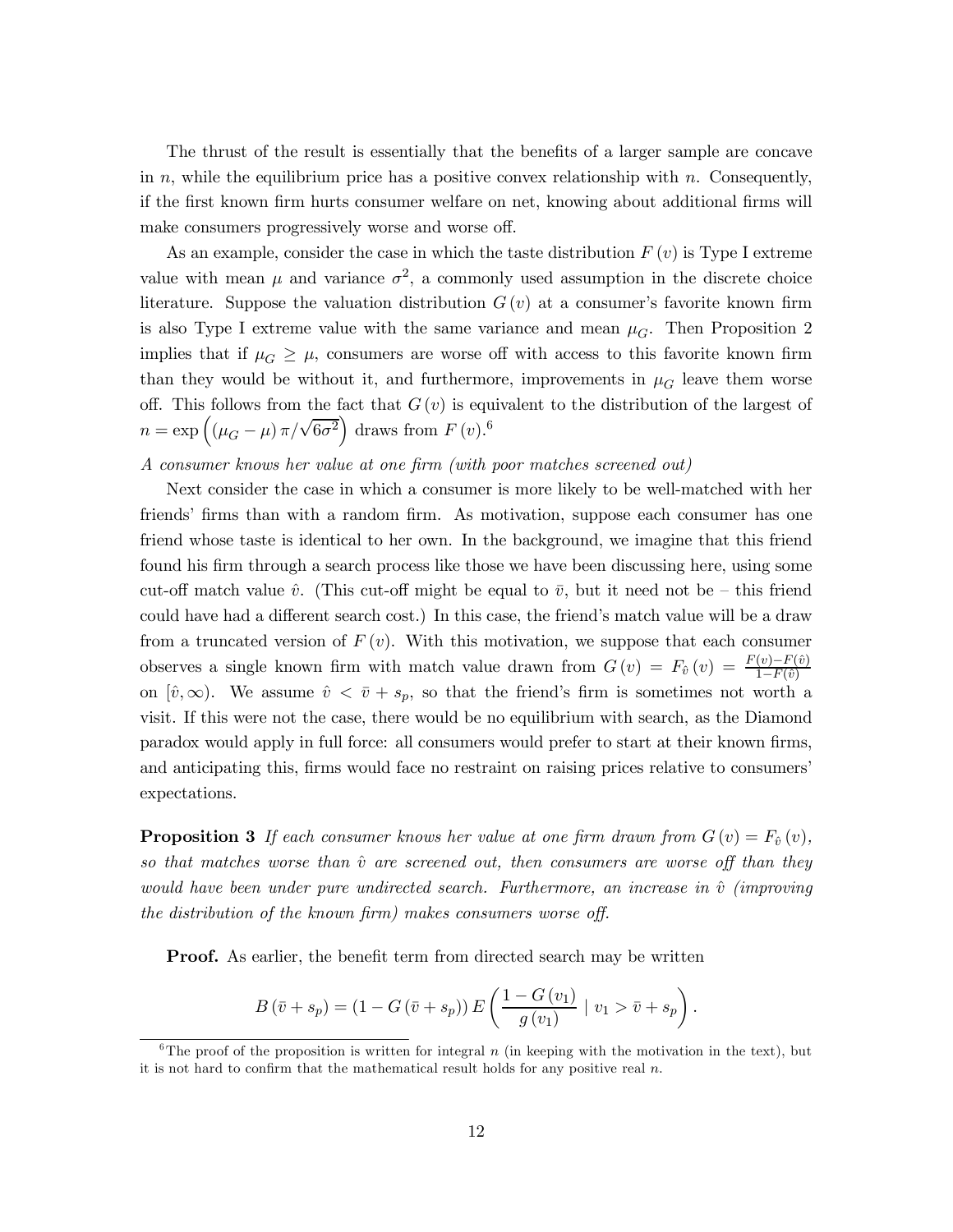But note that truncating a distribution to the left does not change its inverse hazard rate:  $\frac{1-G(v)}{g(v)} = \frac{1-F(v)}{f(v)}$  for  $v \geq \hat{v}$ . Thus the net benefit from directed search is

$$
U - U_0 = B(\bar{v} + s_p) - C(\bar{v}, s_p) = (1 - G(\bar{v} + s_p)) \left( E(r(v_1) \mid v_1 > \bar{v} + s_p) - \frac{r(\bar{v})}{G(\bar{v} + s_p)} \right)
$$

where  $r(v) = \frac{1-F(v)}{f(v)}$  as earlier. Aside from the replacement of  $F(\bar{v}+s_p)$  with  $G(\bar{v}+s_p)$ , the second term in parentheses is identical to its counterpart in the proof of Proposition 1; it is negative by the same argument used there.

For the second claim, it suffices to show that  $\frac{d}{d\hat{v}}(U-U_0)$  is negative. Taking this derivative, we have

$$
\frac{d}{d\hat{v}}(U - U_0) = f(\hat{v}) \frac{1 - F(\bar{v} + s_p)}{(1 - F(\hat{v}))^2} E(r(v_1) | v_1 > \bar{v} + s_p) - f(\hat{v}) \frac{1 - F(\bar{v} + s_p)}{(F(\bar{v} + s_p) - F(\hat{v}))^2} r(\bar{v})
$$
\n
$$
= f(\hat{v}) \left( \frac{B(\bar{v} + s_p)}{1 - F(\hat{v})} - \frac{C(\bar{v}, s_p)}{F(\bar{v} + s_p) - F(\hat{v})} \right)
$$

We have already established that  $B(\bar{v}+s_p) \leq C(\bar{v},s_p)$ . Clearly  $1-F(\hat{v}) \geq F(\bar{v}+s_p)$  –  $F(\hat{v})$ , so the term in parentheses inflates the cost term by a larger factor than the benefit term, so the claim follows.

The logic echoes the case in which the known firm is a random draw: the more that consumers take up the option of going to a known firm, the more the shift in demand composition toward directed consumers lets firms extract higher prices, swamping the benefits from that option. Because a better known option (higher  $\hat{v}$ ) implies a larger shift in the composition of demand, it does not make consumers better off. In particular, as the worstcase threshold for the known firm rises toward  $\hat{v} = \bar{v} + s_p$ , the fraction of consumers engaged in undirected search (proportional to  $F(\bar{v}+s_p) - F(\hat{v})$ ) vanishes, removing the last trace of discipline on firms' pricing decisions.

**Corollary 1** Suppose each consumer knows her value at n firms drawn from the truncated distribution  $F_{\hat{v}}(v)$ . Then an increase in the sample size n makes consumers worse off.

This is a straightforward extension of the arguments in Propositions 2 and 3.

Do consumers benefit if it becomes easier to get a price quote at a known firm?

Next we consider the welfare impact of changes in  $s_p$ , the cost of obtaining a firm price quote at a firm where the consumer already knows her valuation. Clearly, a reduction in this cost should induce a shift in demand composition toward directed visitors; given the results so far, it should not be surprising that this shift may induce a price change that leaves consumers worse off. We consider a scenario that nests all of the cases discussed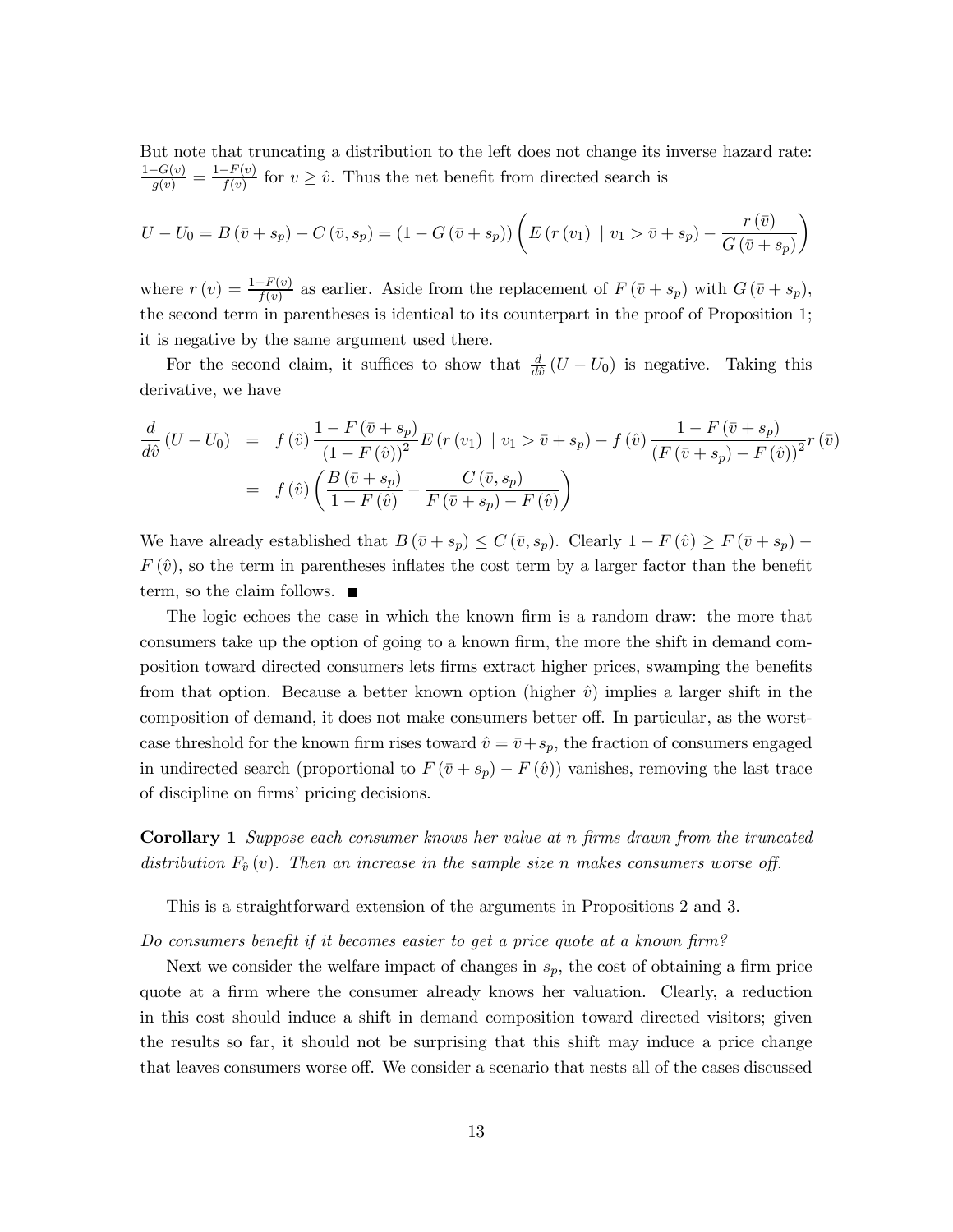above: suppose each consumer has  $n$  known firms with valuations drawn from the truncated distribution  $F_{\hat{v}}$  (so that  $G(v) = F_{\hat{v}}(v)^n$ ).

**Proposition 4** Suppose consumers have n known firms with valuations drawn from  $F_{\hat{v}}$ . Then consumer utility is increasing in the cost  $s_p$  of obtaining a price quote from a known  $\lim$ .

**Proof.** In this case, we start from  $U = \bar{v} + B(\bar{v} + s_p) - p$ . It suffices to show that  $\frac{d}{ds_p}(B(\bar{v}+s_p)-p)$  is positive. We have  $\frac{dB(\bar{v}+s_p)}{ds_p} = -(1-G(\bar{v}+s_p))$  and  $\frac{dp}{ds_p} =$ <br> $\frac{g(\bar{v}+s_p)}{G(\bar{v}+s_p)^2}r(\bar{v}) = \frac{g(\bar{v}+s_p)}{G(\bar{v}+s_p)}p$ , so it will suffice to show  $\frac{G(v)(1-G(v))}{g(v)}\Big|_{v=\bar{v}+s_p} \leq p$ tations give

$$
\frac{G(v)(1 - G(v))}{g(v)} = \frac{F_{\hat{v}}(v)(1 - F_{\hat{v}}(v)^{n})}{n f_{\hat{v}}(v)} = \frac{1 - F_{\hat{v}}(v)}{f_{\hat{v}}(v)} F_{\hat{v}}(v) \left(\frac{1}{n} \sum_{k=0}^{n-1} F_{\hat{v}}(v)\right)
$$
  

$$
\leq \frac{1 - F_{\hat{v}}(v)}{f_{\hat{v}}(v)} = \frac{1 - F(v)}{f(v)}
$$

So then because  $r(v)$  is a decreasing function, we have  $\frac{G(v)(1-G(v))}{g(v)}\Big|_{v=\bar{v}+s_n} \leq r(\bar{v}+s_p) \leq$  $p = \frac{1}{G(\bar{v}+s_p)}r(\bar{v})$ .

### 4.1 When does having recommended firms make consumers worse off: general conditions

We owe the simplicity of the analysis so far to the assumption that a consumer's valuations for products she knows about ex ante are distributed similarly to her valuations for unknown products. While this assumption is fairly natural, one could imagine circumstances under which the favorite known firm distribution  $G$  is only tenuously connected to the raw distribution of values  $F$ . (For example, we might wish to allow for the firms a consumer sees to be shaped by arbitrary forms of selection.) In this section, we consider general conditions under which access to known firms helps or harms consumers' equilibrium utility. The latter are easier to come by; for the former we focus on examples that illustrate the features  $G$  must have in order for consumers to benefit.

Let  $r_G(v) = \frac{1 - G(v)}{g(v)}$  be the inverse hazard rate for the favorite known firm. As earlier, the net gain or loss to consumers from access to known firms is  $U-U_0=B(\bar{v}+s_p)-C(\bar{v},s_p)$ , which may be written as

$$
U - U_0 = (1 - G(\bar{v} + s_p)) \left( E(r_G(v_1) \mid v_1 > \bar{v} + s_p) - \frac{1}{G(\bar{v} + s_p)} r(\bar{v}) \right)
$$

$$
= (1 - G(\bar{v} + s_p)) \left( XCS_G(\bar{v} + s_p) - \frac{1}{G(\bar{v} + s_p)} p_u \right)
$$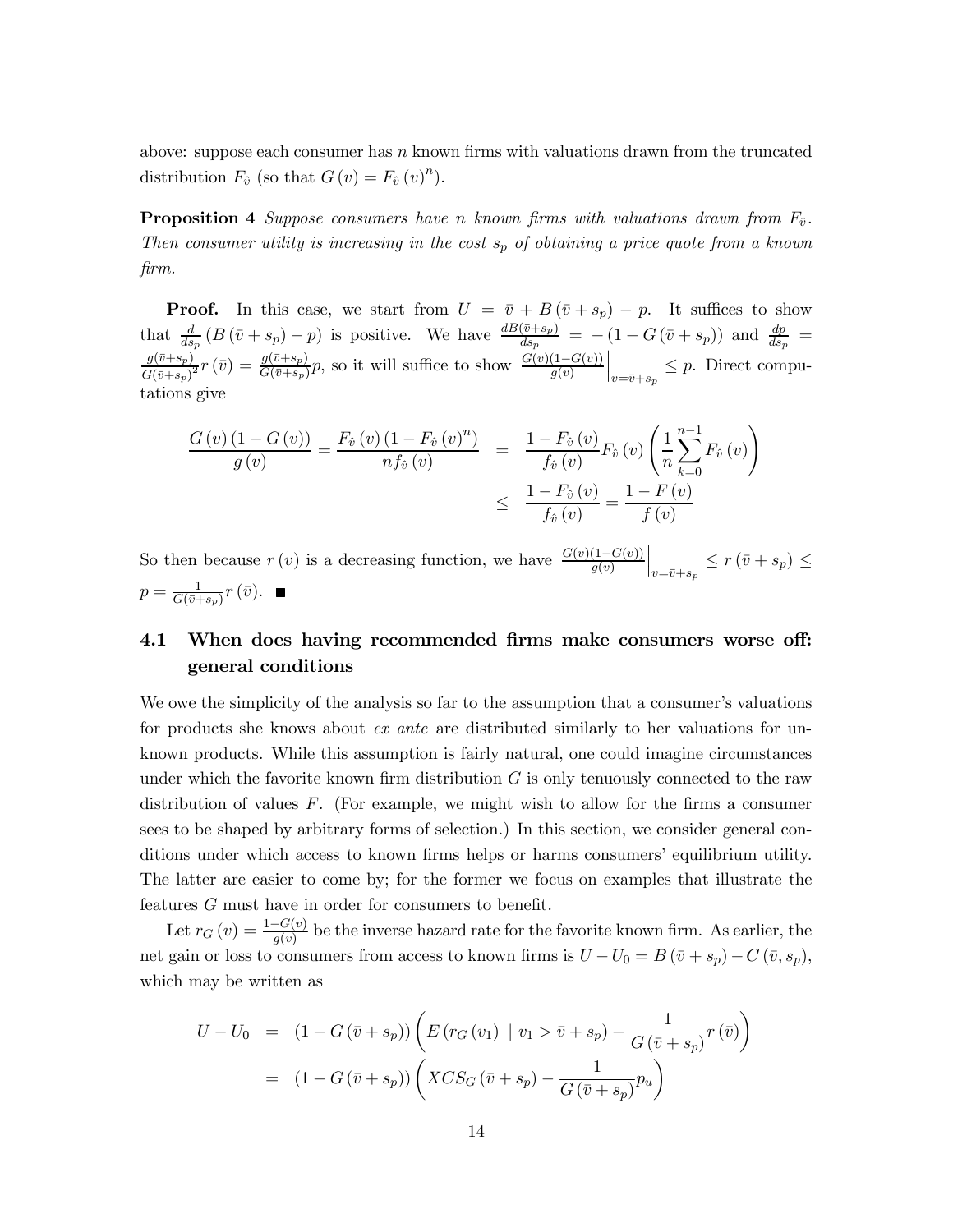where the excess consumer surplus function is defined analogously for  $G$  as it was for  $F$ . First we highlight a simple ranking of consumer and producer surplus that applies, in any context, not just search, whenever demand is logconcave.

**Lemma 1** Suppose a firm faces a consumer with valuation  $\tilde{v}$   $\tilde{r}$  (v) for its product and outside option utility  $\hat{u}$ . Suppose  $F(v)$  has a logconcave density, and the firm sets the profitmaximizing price  $p^*$ . Let the firm's profit margin on a sale be PS, and let the consumer's expected surplus on a sale in excess of her outside option be XCS. Then  $PS \geq XCS$ .

**Proof.** To emphasize that normalizing marginal cost to zero is inessential, let the firm have marginal cost  $c \ge 0$ , so that the profit function is  $\pi(p) = (p - c)(1 - F(\hat{u} + p))$ . The firm's first order condition gives  $PS = p^* - c = r(\hat{u} + p^*)$ , where  $r(v) = \frac{1 - F(v)}{f(v)}$  as usual. A consumer's surplus from a sale is  $E(v | v > \hat{u} + p^*) - p^*$ , so

$$
XCS = XCS \left( \hat{u} + p^* \right) = E \left( v - \hat{u} - p^* \mid v > \hat{u} + p^* \right) = E \left( r \left( v \right) \mid v > \hat{u} + p^* \right)
$$

Then because  $r(v)$  is decreasing, we have  $XCS \le PS$ .

Intuitively, when consumer tastes are thin-tailed  $-$  i.e., when inframarginal consumers do not value a good too much more than marginal ones  $-$  a firm can capture the lion's share of surplus from a sale. This is the key fact underlying Proposition 1. The value to a consumer of a free additional search (assuming  $s_p = 0$ ), is  $XCS(\bar{v})$  times the chance that search results in a purchase. Because  $XCS(\bar{v})$  is less than the current price level  $p_u$ , the extra search cannot be worthwhile for consumers unless the chance it is successful exceeds the proportionate increase in the price level that it induces in general equilibrium. But the chance the extra search leads to a purchase (again assuming  $s_p = 0$ ) is  $1 - F(\bar{v})$ , while the proportionate price rise is the purchase/no purchase ratio  $\frac{1-F(\bar{v})}{F(\bar{v})}$ , so the extra search cannot be worthwhile.

**Proposition 5** The following are sufficient conditions for consumers to be worse off with favorite known firm  $v_1$   $\tilde{G}(v)$  than they would have been under pure undirected search.

(i)  $XCS_G(v) \le XCS(v)$  for all v

$$
(ii) r_G(v) \le r(v) \text{ for all } v
$$

 $z.$ 

(iii)  $G(v)$  is a downward shift of  $F(v)$ ; that is,  $G(v) = F(v + z)$  for a positive constant

$$
(iv) \frac{G(v)(1-G(v))}{g(v)} \le \frac{F(v)(1-F(v))}{f(v)} \text{ for all } v \text{ and } r_G(v) \text{ is decreasing}
$$

**Proof.** (i) We have  $XCS_G(\bar{v}+s_p) \leq XCS(\bar{v}+s_p)$  by hypothesis and  $XCS(\bar{v}+s_p) \leq$  $r(\bar{v}) = p_u \leq \frac{p_u}{G(\bar{v} + s_p)}$  because  $r(v)$  is decreasing.

(ii) The condition  $r_G(v) \leq r(v)$  for all v implies  $XCS_G(\bar{v}+s_p) \leq XCS(\bar{v}+s_p)$ , so the result follows from (i).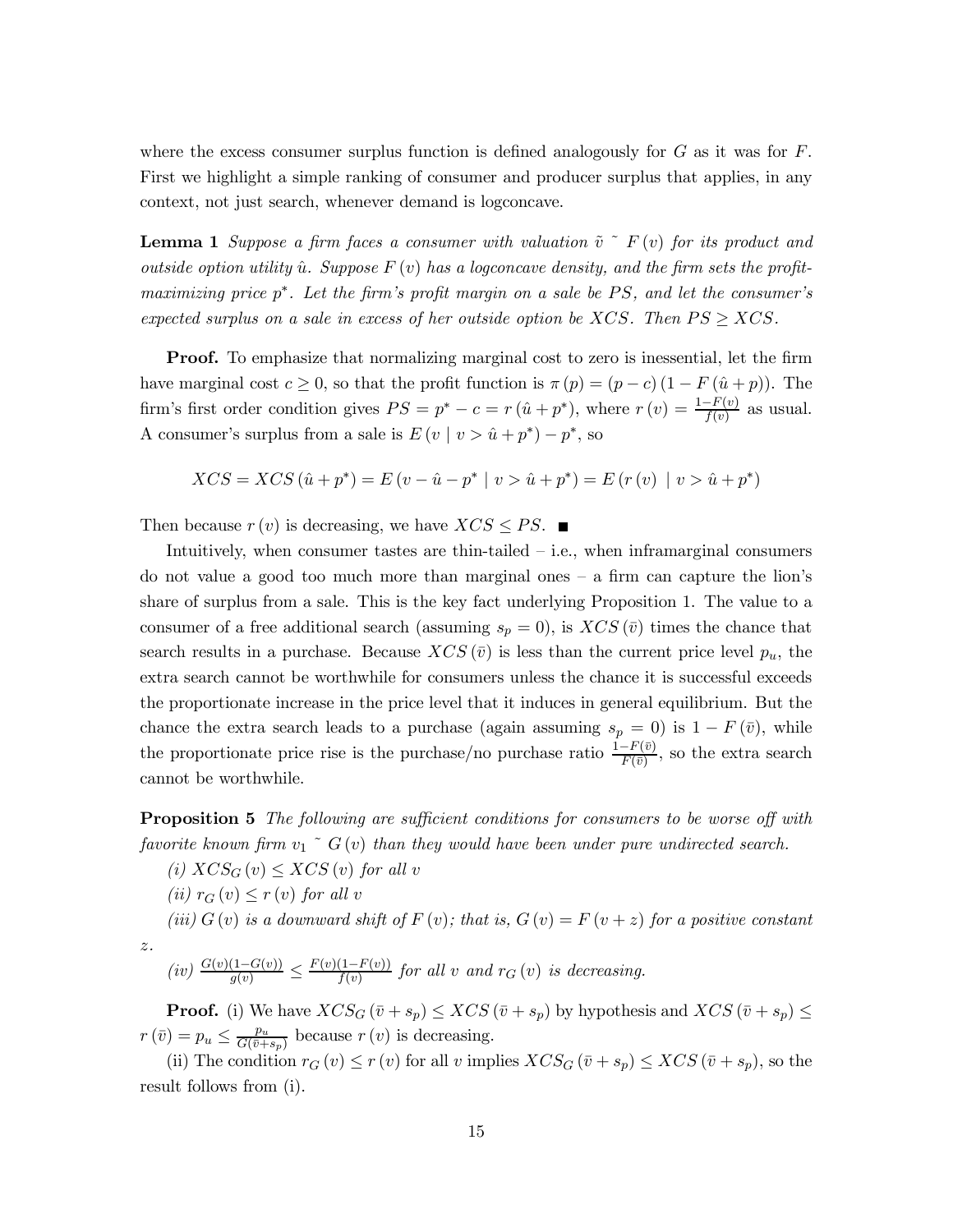(iii) We have  $r_G(v) = r(v + z)$ ; given  $r(v)$  decreasing, this implies  $r_G(v) \leq r(v)$  for all  $v$ , and so the result follows from (ii).

(iv) Since  $F(\bar{v}+s_p) \leq 1$ , it suffices to show  $G(\bar{v}+s_p) XCS_G(\bar{v}+s_p) \leq F(\bar{v}+s_p) p_u =$  $F(\bar{v}+s_p) r(\bar{v})$ . Furthermore, given  $r(v)$  decreasing, it suffices to show

$$
G(\bar{v}+s_p) XCS_G(\bar{v}+s_p) \le F(\bar{v}+s_p) r(\bar{v}+s_p) = \frac{F(\bar{v}+s_p)(1-F(\bar{v}+s_p))}{f(\bar{v}+s_p)}.
$$

But given  $r_G(v)$  decreasing, we have

$$
G(\bar{v}+s_p) XCS_G(\bar{v}+s_p) \le G(\bar{v}+s_p) r_G(\bar{v}+s_p) = \frac{G(\bar{v}+s_p) (1-G(\bar{v}+s_p))}{g(\bar{v}+s_p)}.
$$

so the result follows.  $\blacksquare$ 

Parts (i)-(iii) are not entirely satisfying, as they amount to conditions under which a consumer's valuation at his favorite known firm is less auspicious than at a random firm. (Note that condition (ii) implies that  $G(v)$  is first-order stochastically dominated by  $F(v)$ .) Given Proposition 1, the consumer welfare result is not too surprising, and furthermore the case when favorite known firms are superior to a random draw, not inferior, would seem more empirically relevant.

Condition (iv) is a bit more interesting. To flesh out its potential, consider an example in which both  $F(v)$  and  $G(v)$  are logistic, with mean and variance  $(\mu, \sigma^2)$  or  $(\mu_G, \sigma_G^2)$ respectively. The logistic distribution has the feature that  $\frac{F(v)(1-F(v))}{f(v)} = \sigma$  is constant, so condition (iv) holds whenever  $\sigma_G \leq \sigma$ . Consequently, if consumers get a lower-variance draw at their favorite known firms than they do from a random firm, then access to a favorite known firm hurts them – regardless of how much better or worse that draw is on average than a random firm.

#### Referral Discounts  $\bf{5}$

We have seen that consumers may not be enthusiastic about acting on referrals to known firms because they expect to be held up when they arrive (just as any arriving consumer, directed or undirected, will be). This means that firms might wish to give consumers assurances in advance that they will not be exploited too much if they show up. We assume that these assurances take the form of a referral discount at known firms: in addition to learning her taste for a known firm's product, a consumer also learns about any discount it is willing to offer her off of its retail price.

In principle, a firm might wish to publicize a discount offer to all consumers, not just those who are familiar with its product. This would involve reaching undirected searchers,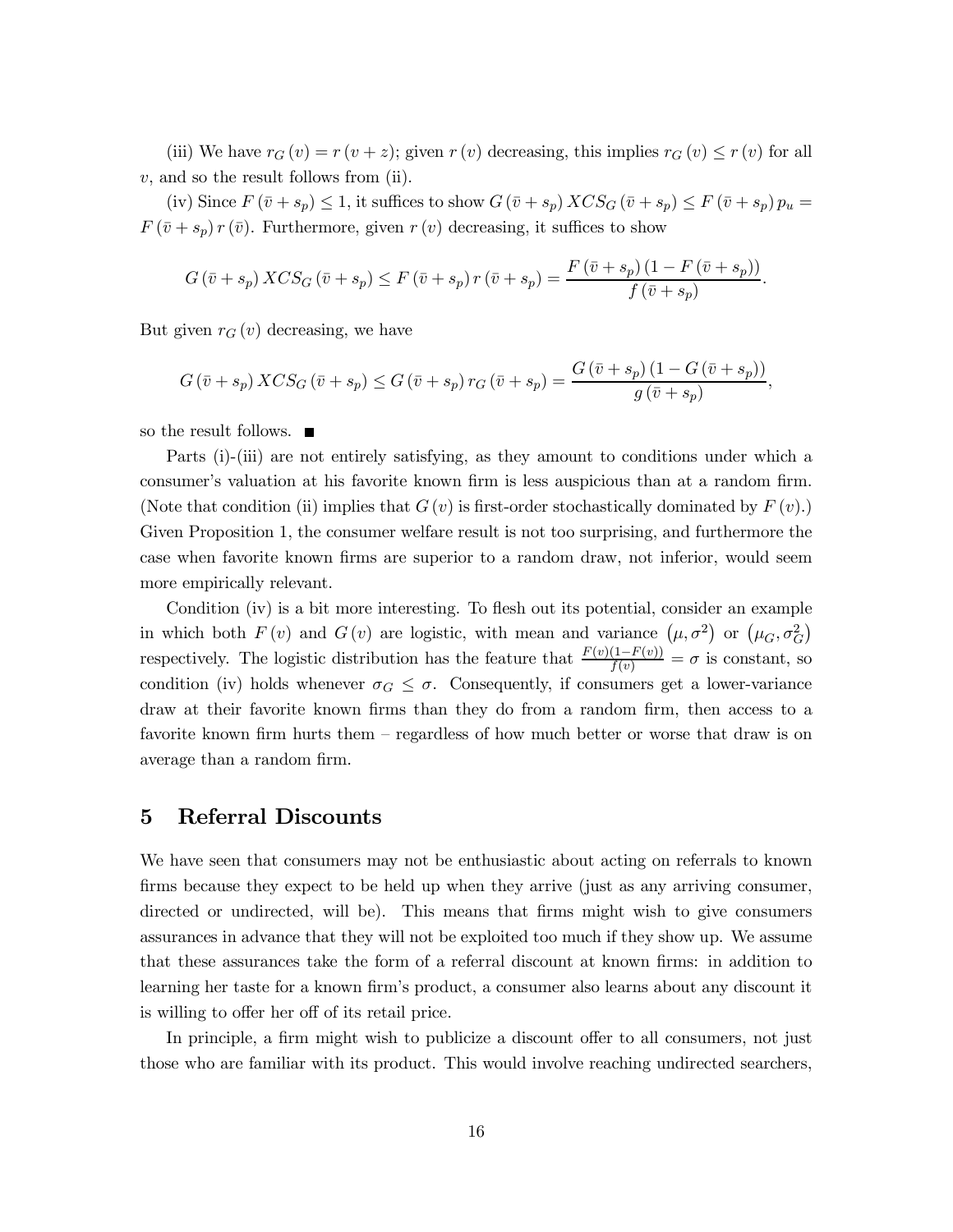perhaps with advertising, at which point they would no longer be considered undirected. While this is a reasonable line of inquiry, we will not pursue it here. Our motivation for focusing on discounts to "connected" consumers is twofold. First, it is natural to imagine that the channel by which a consumer learns about a known product  $-$  for example, a referral by a friend – is also the channel through which discount offers are passed on. Second, casual empiricism suggests that "refer a friend" discounts are very common.

We focus on discounts rather than price offers because the latter are not particularly interesting. If a firm is able to commit to a price offer in advance, the hold-up problem is solved (at least vis-à-vis directed searchers), and there is not much further to say. This is not as limiting as it may seem  $-$  it is often hard to make a credible commitment to an advance price offer because the firm will alway have an incentive to violate the spirit of that commitment by tacking on ancillary fees and surcharges after the consumer arrives. That said, because rational consumers will anticipate the retail price, a \$20 discount will amount to an *implicit* price offer. The difference is that consumers understand that their take-up of the discount offer will affect the firm's ex-post incentives in setting its retail price. Bluntly, if the firm is offering a 90% discount, then they should expect to find a very high retail price, and factor this into their decisions about where to shop. Thus one can think of discounts as incentive-compatible price offers to connected consumers, in the sense that if consumers take the discounted price at face value, their demand response to it affects the firm's retail pricing exactly as much as they were expecting.

We will restrict attention to the special case in which each consumer has exactly one known firm, with value distributed according to  $G(v)$ . Thus each consumer sees at most one discount offer before searching. If a single consumer were to see multiple discount offers before searching, we would in effect have a hybrid model with a first stage of price competition with differentiated products and a second stage of search, with the added complication that first stage price offers must be incentive-compatible relative to the search demand they induce at the second stage. While this would be worth pursuing, our ambitions at this point will be more modest.

#### $5.1$ **Setup and Analysis**

Let us set up some notation. We will focus on symmetric equilibria; as earlier, let  $p^e$  refer to the expected (retail) price that consumers expect to face at any firm. This is the price that any undirected consumer will pay; a directed consumer may pay less if she is offered a discount. As earlier, let  $\bar{v}$  be the threshold match value for an undirected searcher;  $\bar{v}$ is pinned down by the search cost s and optimal search behavior according to  $(1)$ , just as before. In addition to observing the match value at her known firm, a consumer sees a discount offer  $d \geq 0$ . Let  $\hat{p}(d)$  be the retail price she anticipates at her known firm, given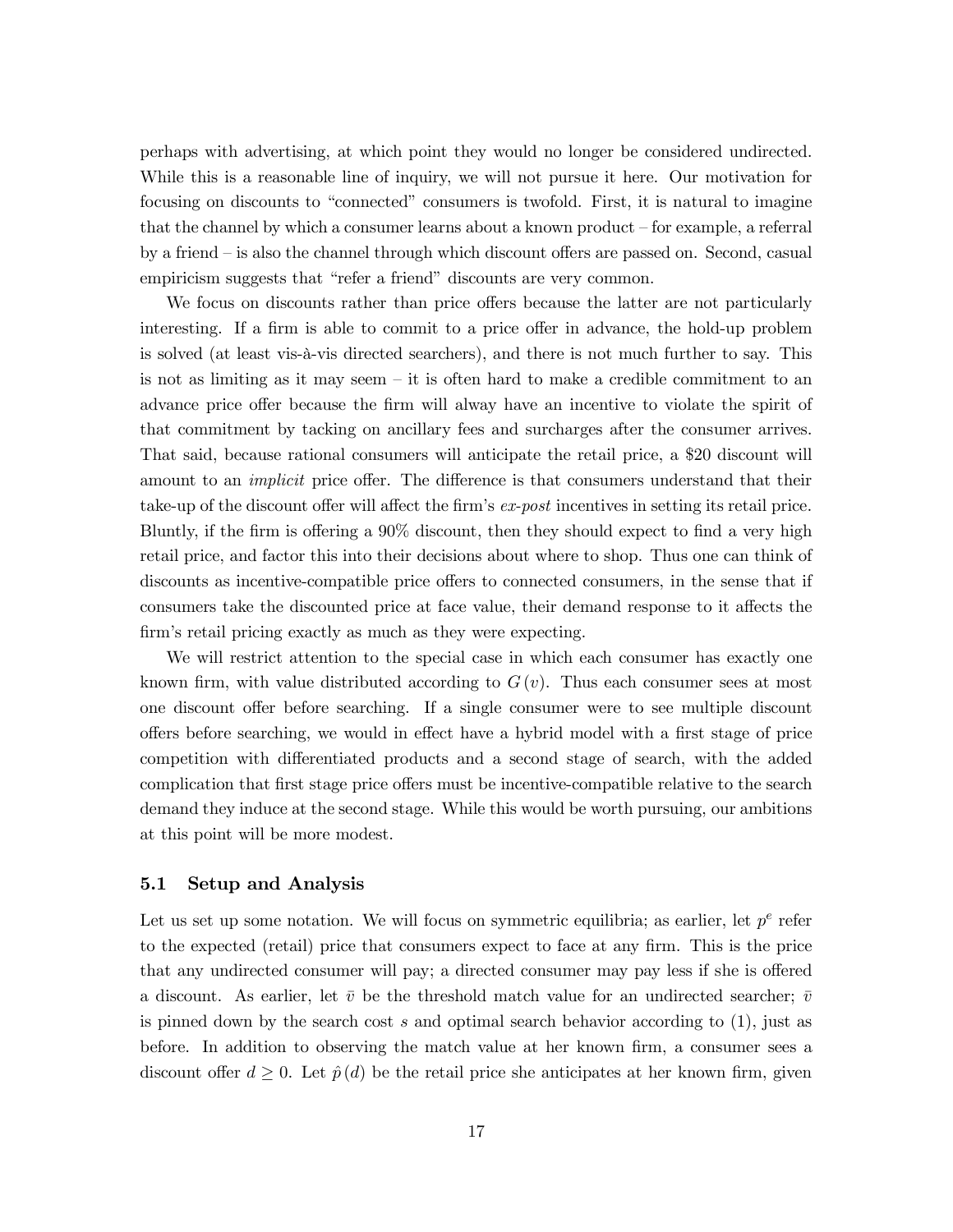the discount offer, with  $p_d(d) = \hat{p}(d) - d$  the discounted price she expects to pay. We will often drop arguments and write  $\hat{p}$  and  $p_d$ ; the dependency between these prices and the discount will be fleshed out momentarily.

The logic governing a consumer's optimal search strategy is just as earlier, with minor changes to reflect the discount. As before, there is no reason to visit her known firm unless she plans to buy immediately (assuming the price is as she expected). The utility of embarking on undirected search remains  $\bar{v} - p^e$ , while the utility from going to her known firm with plans to buy immediately is  $v_1 - p_d - s_p$ . Thus she will visit her known firm if  $v_1 \ge \hat{v} = \bar{v} - p^e + p_d + s_p = \bar{v} - p^e + \hat{p} - d + s_p$  and search otherwise. And a revised version of the hold-up problem described in Remark 1 continues to apply. If upon arriving at her known firm she faces a price  $p_1 > \hat{p}$  higher than the retail price she expected, as long as the price hike is small  $(p_1 < \hat{p} + s_p)$  she will still follow through with the purchase rather than walking away (since the search cost  $s_p$  is now sunk). Thus, conditional on arriving at her known firm, her demand is inelastic to small price hikes.

Turning to firms' pricing decisions and equilibrium conditions, the same caveats apply as before. We will focus on necessary first-order conditions for profit maximization and a symmetric equilibrium. In the neighborhood of a symmetric profile of retail price and discount strategies, small price deviations by a firm will fall into the region where directed consumers may be treated as inelastic. Our first-order conditions will rule out these local deviations. At this point we do not have simple conditions that ensure that firms' profit functions are single-peaked (which would guarantee that locally optimal pricing is also globally optimal for a firm).<sup>7</sup> As an advance warning, we will often pursue clean results by taking  $G(v) = F(v)$  (known firms follow the same match value distribution as any other firm) and  $s_p \to 0$ . The latter, in particular, may seem a contradiction; after all, the logic of the hold-up problem that directed consumers face is that  $s_p$  is strictly positive (giving a firm room to hike its price slightly once that cost is sunk). However, the logic of the hold-up problem applies for arbitrarily small (but positive)  $s_p$ , and because this permits all firms' prices to inch up in tandem, a smaller  $s_p$  puts no inherent limit on how high the general price level may rise. Thus our limiting results for  $s_p = 0$  should be taken as a clean approximation of market outcomes when  $s_p$  is very small.

In a candidate symmetric equilibrium, let  $d^e$  be the common discount level. This implies a common threshold  $\hat{v}^e = \bar{v} - d^e + s_p$  above which consumers shop at their known firms and below which they search. Following our earlier analysis, this means that each firm receives a volume  $D_u = \frac{G(\hat{v}^e)}{1 - F(\bar{v})}$  of undirected arrivals. If it charges retail price  $\hat{p}$ , the fraction of

<sup>&</sup>lt;sup>7</sup>There is no particular reason to worry that profits will not be quasiconcave, given reasonable distributions for  $F(v)$  and  $G(v)$ . The complication is that demand reflects a mixture of  $F(v)$  and  $G(v)$  (with the latter truncated to inelastic below a threshold), so a clean condition guaranteeing (say) log-concavity of demand is hard to obtain.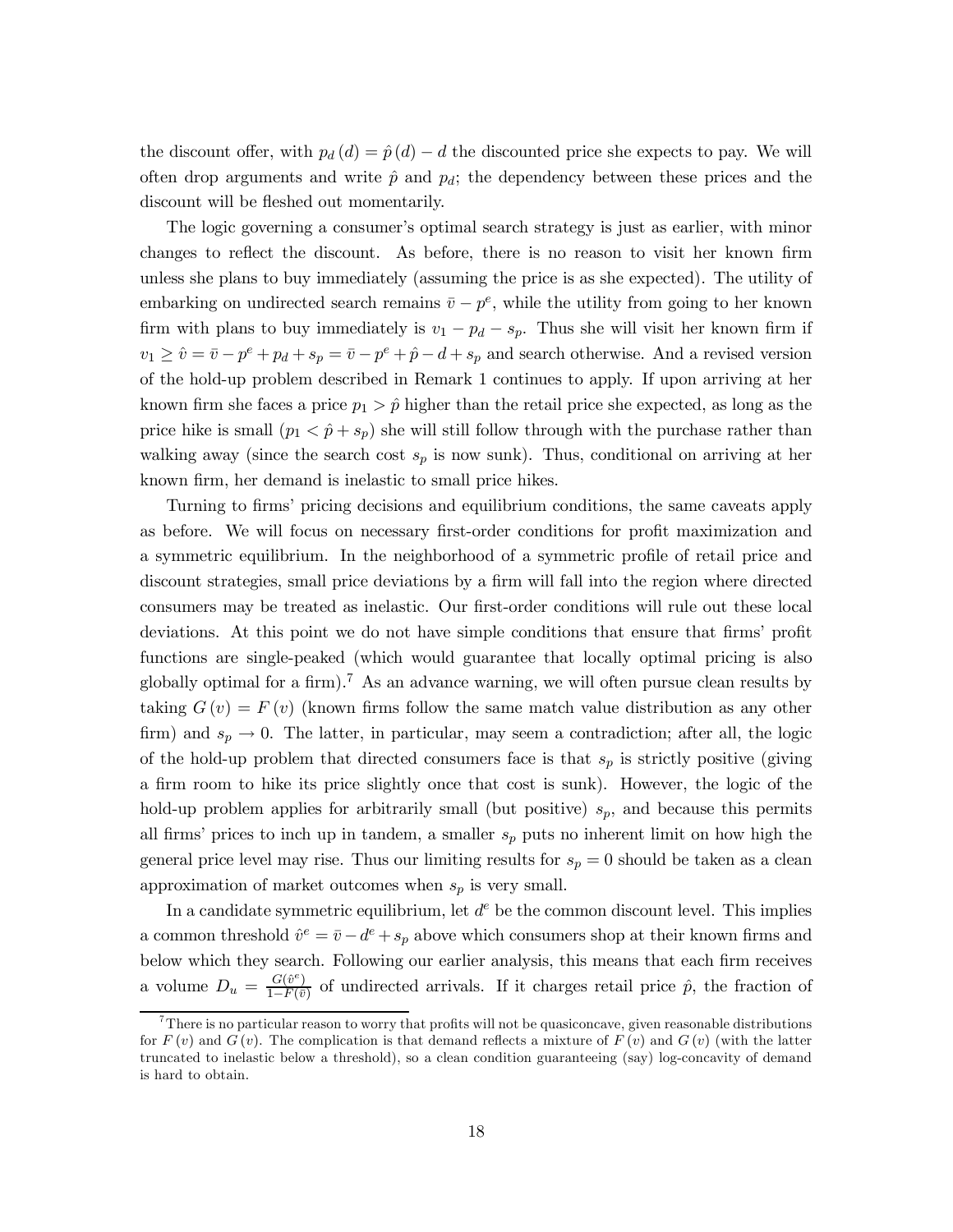them who will purchase is  $1 - F(\bar{v} - p^e + \hat{p}).$ 

The firm can control how many of its potential directed consumers arrive with the discount d it offers. However, because these arrivals will be ex post inelastic, the more of them that it lures into coming, the higher it will be tempted to set its retail price  $\hat{p}$ , and these consumers anticipate this consequence when evaluating the discount ex ante. With this in mind, we start by evaluating the firm's retail price-setting incentives in the event that it has offered a discount d and managed to lure a volume  $D_d$  of directed consumers who expect to face retail price  $\hat{p}^e$  (which will generally be different from  $p^e$ , as it depends on the particular discount that was offered). This will tell us the actual retail price  $\hat{p}$  that the firm offers. Then we impose the conditions that  $\hat{p}^e = \hat{p}$  (consumers correctly anticipate the expost retail price implied by the discount and their demand response), and that the volume  $D_d$  of arrivals is consistent with optimal consumer behavior given correct expectations about the retail price.

Given d,  $D_u$ , and  $\hat{p}^e$ , the firm's total demand at retail prices in a neighborhood around  $\hat{p}^e$  is given by

$$
D\left(\hat{p}\right) = D_d + D_u \left(1 - F\left(\bar{v} - p^e + \hat{p}\right)\right) \tag{4}
$$

and so its profit at prices in this neighborhood is given by

$$
\pi(\hat{p}) = (\hat{p} - d) D_d + D_u \pi_u(\hat{p})
$$
\n(5)

where

$$
\pi_u(\hat{p}) = \hat{p} \left( 1 - F(\bar{v} - p^e + \hat{p}) \right) \tag{6}
$$

Notice that discount payments  $dD_d$  are effectively sunk at this point. The first-order condition for ex post profit maximization is given by

$$
\pi'(\hat{p}) = D_d + D_u \pi'_u(\hat{p}) = 0 \quad \text{or} \tag{7}
$$

$$
D_d = -D_u \pi'_u(\hat{p}) \tag{8}
$$

Equation (8) has a natural interpretation. If there were no undirected searchers to worry about, the firm would face no discipline at all on its temptation to hold up the directed ones. But when  $D_u$  is positive, hiking up the retail price  $\hat{p}$  to exploit directed consumers imposes a cost on profits from undirected searchers: the firm is over-pricing relative to their demand, and overall profits suffer as they begin to take their business elsewhere in greater numbers. It is precisely the presence of these undirected searchers that gives credibility to the discount the firm offers to its directed consumers – they know that the firm cannot *completely* unwind that discount with a higher retail price for fear of losing too much undirected business. By the same token, the larger  $D_d$  is, the more the firm will be willing to distort its undirected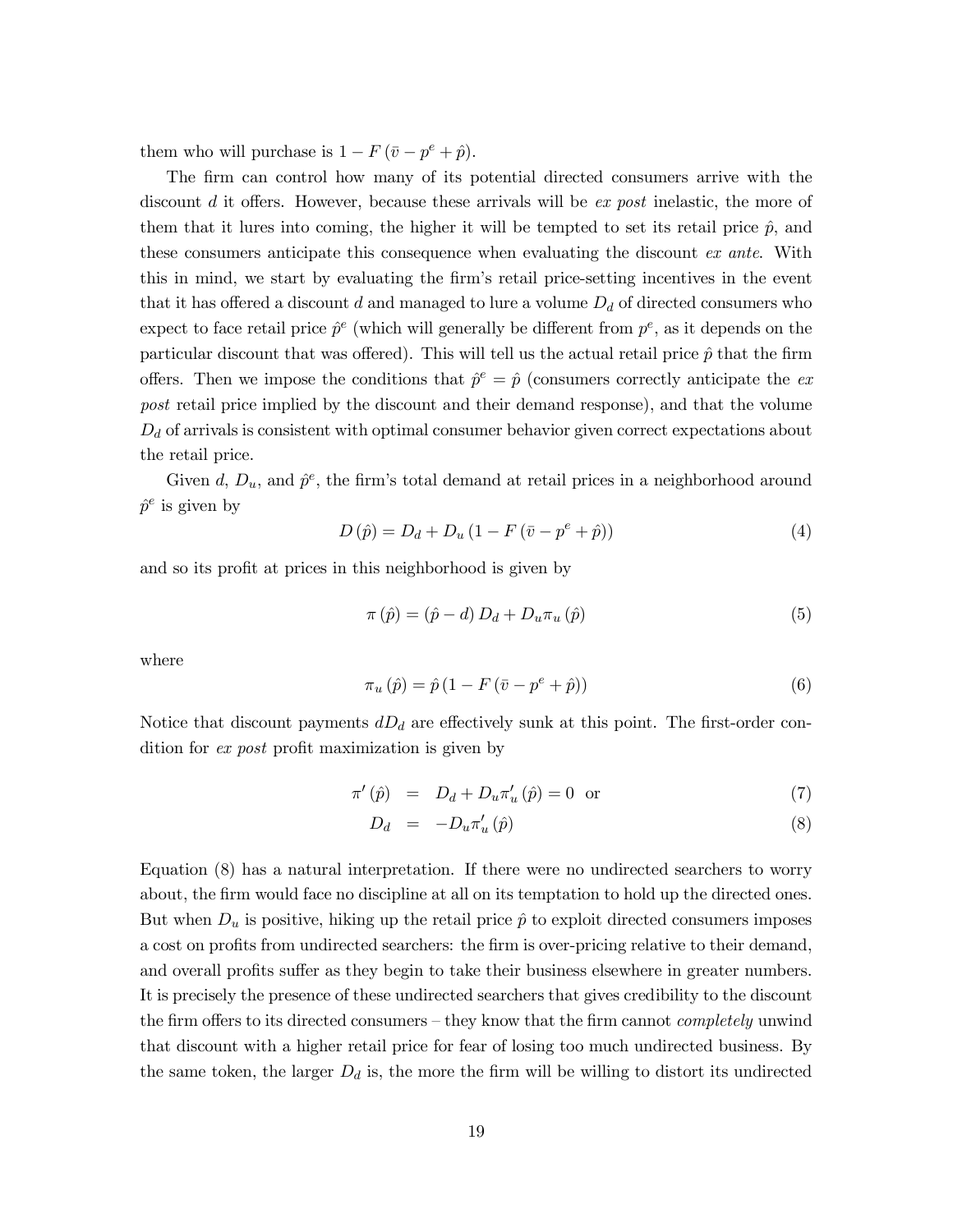sales with a higher price  $-$  the marginal directed consumer will understand that by virtue of showing up, she increases  $D_d$  and has this side effect on the retail price.

Next, consistency of directed consumers' decisions about whether to visit requires, first, that consumers expect a retail price consistent with  $(8)$ , and second, that  $D_d$  is given by the fraction of directed consumers who are willing to visit when they anticipate price  $\hat{p}$ . Given d and the anticipated  $\hat{p}$ , only consumers with match values above the threshold  $\hat{v}$ given above will visit. Thus we have

$$
D_d = 1 - G\left(\hat{v}\right) \tag{9}
$$

where  $\hat{v}$  satisfies

$$
\hat{v} = \bar{v} - p^e + p_d + s_p \tag{10}
$$

the implicit discount price  $p_d$  satisfies

$$
p_d = \hat{p} - d \tag{11}
$$

and the retail price  $\hat{p}$  satisfies (8).

A firm's initial decision involves what discount d, if any, to offer. But given these relationships, we might just as well treat its strategic variable as directed demand  $D_d$ , the marginal directed consumer  $\hat{v}$ , or the implicit discount price  $p_d$  – whichever is convenient - with the other variables and  $\hat{p}$  pinned down by the consistency conditions and ex post profit maximization. This is true mathematically, but to help motivate this flexibility of the strategic variable more intuitively, consider a sequence of cheap talk dialogue between the firm and potential directed consumers. First the firm promises a discounted price  $p_d$ . Consumers respond that, if we were to believe that offer, we would show up in numbers given by  $(10)$  and  $(9)$ , and then you could not help yourself from setting a retail price according to (8). Consequently, to convince us that your promised discount price is really credible, you will have to commit to a discount  $d$  given by  $(11)$ .

With this motivation, let us write the firm's ex ante profit as

$$
\Pi\left(p_d\right) = \pi_d\left(p_d\right) + D_u\pi_u\left(\hat{p}\left(p_d\right)\right) \tag{12}
$$

where

$$
\pi_d(p_d) = p_d D_d = p_d (1 - G(\hat{v}(p_d)))
$$

with  $\hat{v}(p_d)$  given by (10) and  $\hat{p}(p_d)$  determined by (8), writing both  $\hat{v}$  and  $\hat{p}$  so as to emphasize the dependence on the promised discount price  $p_d$ . It should be pointed out that discounts are required to be weakly positive:  $d \geq 0$ , and so the discount price is constrained by  $p_d \leq \hat{p}$ . This follows from the fact that the firm cannot distinguish directed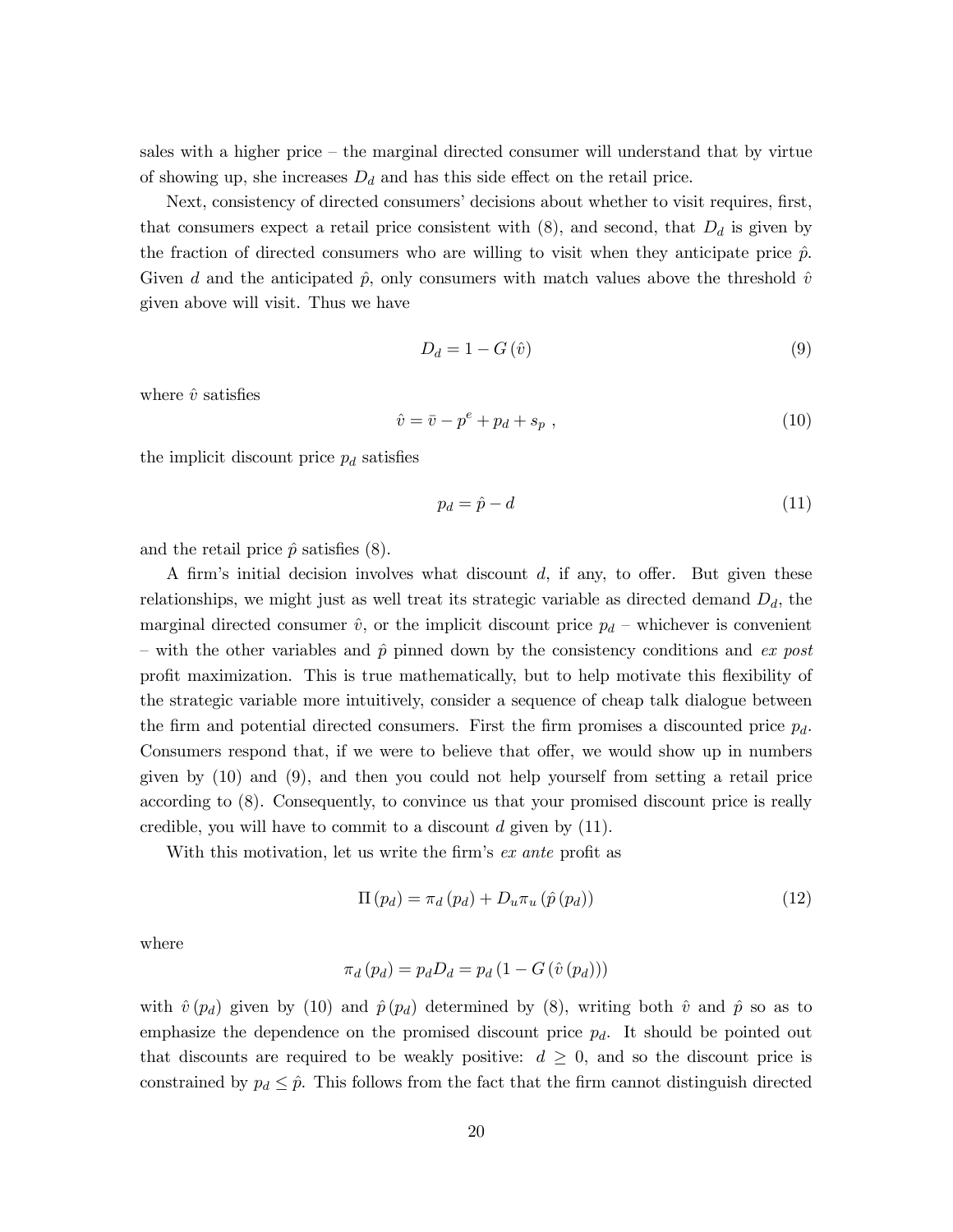and undirected searchers unless the former present their discount offers. If the firm were to try to charge them a premium rather than a discount, they would simply choose to blend in with the crowd. If marginal profit  $\Pi'(p_d)$  is strictly positive at  $p_d = \hat{p}$ , then (under suitable regularity conditions), the firm does best to offer no discount at all.<sup>8</sup> Conversely, if  $\Pi'(p_d) < 0$  where  $p_d = \hat{p}$ , then the firm will discount, and its optimal discount price must satisfy the first-order condition

$$
\Pi'(p_d) = \pi'_d(p_d) + D_u \pi'_u(\hat{p}(p_d)) \frac{d\hat{p}}{dp_d} = 0 \tag{13}
$$

In order to make headway in understanding  $(13)$ , it will be helpful to temporarily impose a stronger condition than quasiconcavity on profits.

**Condition 1** The profit function  $\pi_u(\hat{p})$  over undirected consumers is strictly concave with  $\pi'_u(\hat{p}) \rightarrow -\infty \ \text{as} \ \hat{p} \rightarrow \infty.$ 

These strong assumptions guarantee that  $(8)$  will have an interior solution with the unambiguous comparative statics properties described in the remark below; we will discuss what happens when Condition 1 is not met later.

**Remark 2** An increase in the promised discount price  $p_d$  will induce an increase in  $\hat{v}$  and a reduction in  $D_d$ : fewer directed consumers will patronize the firm. Under Condition 1, this induces a reduction in the retail price  $\hat{p}$  and a reduction in the discount d that the firm must offer.

So under Condition 1, the discount and retail prices move in opposite directions. The first claim follows directly from  $(10)$  and  $(9)$ . Then Condition 1 guarantees that  $(8)$  has a solution with the righthand side positive and increasing in  $\hat{p}$ , so a reduction in  $D_d$  must imply a reduction in  $\hat{p}$ .

As a benchmark it is useful to define  $p_u^m$  and  $p_d^m$ , the "monopoly" prices that maximize  $\pi_u(\hat{p})$  and  $\pi_d(p_d)$  respectively (recognizing that these prices depend on market-wide price levels that are suppressed here). The former,  $p_u^m$ , corresponds to the ex post retail price that the firm would set if it faced no directed consumers. The latter represents the "full" commitment" price the firm would like to offer to directed consumers ex ante, if it could make a binding offer. We already know from equation (8) that if the firm offers a positive discount it will set  $\hat{p} > p_u^m$ : that is, it will set a higher than desirable retail price for undirected consumers. Furthermore, because  $\pi'_u(\hat{p})$  and  $\frac{d\hat{p}}{dp_d}$  are both negative, the *ex ante* first-order equation (13) implies that  $\pi'_d(p_d) < 0$ , so the firm will promise a discount price  $p_d > p_d^m$ . In other words, the firm will discount less to directed consumers than it would if

<sup>&</sup>lt;sup>8</sup>Specifically, quasiconcavity of  $\Pi(p_d)$  will suffice.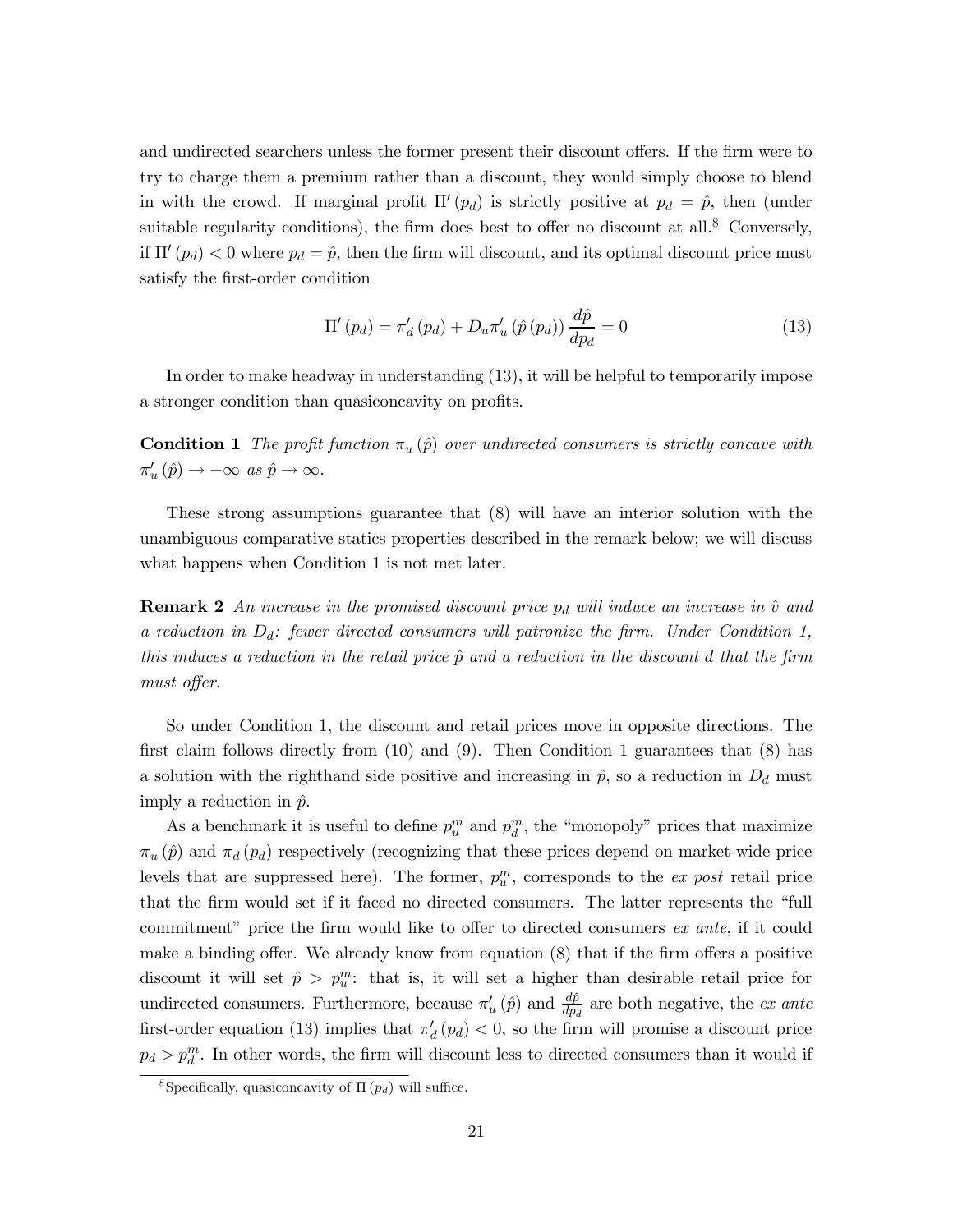it could make them a binding price offer. This is because in the absence of commitment, discounting carries a  $\cos t$  – the consequent overpricing to undirected retail consumers.

Although the following conclusion is perhaps a bit tautological in light of these factors, it provides a useful context for thinking about discounting.

**Remark 3** A necessary condition for a firm to use discounting is that  $p_d^m < p_u^m$ . That is, the monopoly price it would like to offer directed consumers ex ante, before searching, is below the monopoly price it would like to charge undirected consumers ex post, upon arrival.

Broadly speaking, two factors affect whether the condition  $p_d^m < p_u^m$  is met. Because of the hold-up problem in a search equilibrium, firms tend to charge all consumers a higher price than they would like to commit to ex ante. Indeed, they would like to commit to discounted prices for undirected searchers too, if they were able to reach them. This factor tends to favor discounting. However, the valuations of directed consumers are not necessarily distributed identically to those of undirected consumers; this depends on the distributions  $G(v)$  and  $F(v)$ . If a consumer's known firm is cherry-picked from the overall distribution  $-$  perhaps because she learns about its product from friends who share her taste  $-$  then the monopoly price for directed consumers could be higher than  $p_u^m$ . We will defer any formal analysis of this comparison for the time being.

Next we flesh out the relationship between the retail and discount prices. To identify  $d\hat{p}/dp_d$ , we differentiate condition (8) implicitly to get

$$
\frac{d\hat{p}}{dp_d} = -\frac{1}{D_u \pi_u''(\hat{p})} \frac{dD_d}{dp_d}
$$

or using  $(10)$  and  $(9)$ ,

$$
\frac{d\hat{p}}{dp_d} = \frac{g\left(\hat{v}\right)}{D_u \pi_u''\left(\hat{p}\right)}
$$

or cast as an elasticity,

$$
\varepsilon_{\hat{p},p_d} = \frac{d\hat{p}}{dp_d} \frac{p_d}{\hat{p}} = \frac{1}{\hat{p}\pi_u''(\hat{p})} \frac{D_d}{D_u} \varepsilon_d
$$

where  $\varepsilon_d$  is the ex ante demand elasticity of directed consumers. Speaking informally, we may say that the firm has good commitment power when  $|d\hat{p}/dp_d|$  is small; in this case it is able to credibly promise a discounted price without distorting its retail price too much. Commitment power is strong when directed demand is a small fraction of total demand  $(D_d/D_u \text{ small})$  - or precisely when discounting wouldn't be very helpful. Commitment power is also strong when undirected profits are strongly concave – this indicates that the firm will not be tempted to distort retail prices very much ex post because the harm done to undirected profits at the margin grows quickly. Finally, commitment power is strong when directed demand is inelastic – this reflects the fact that discounting  $p_d$  will elicit a small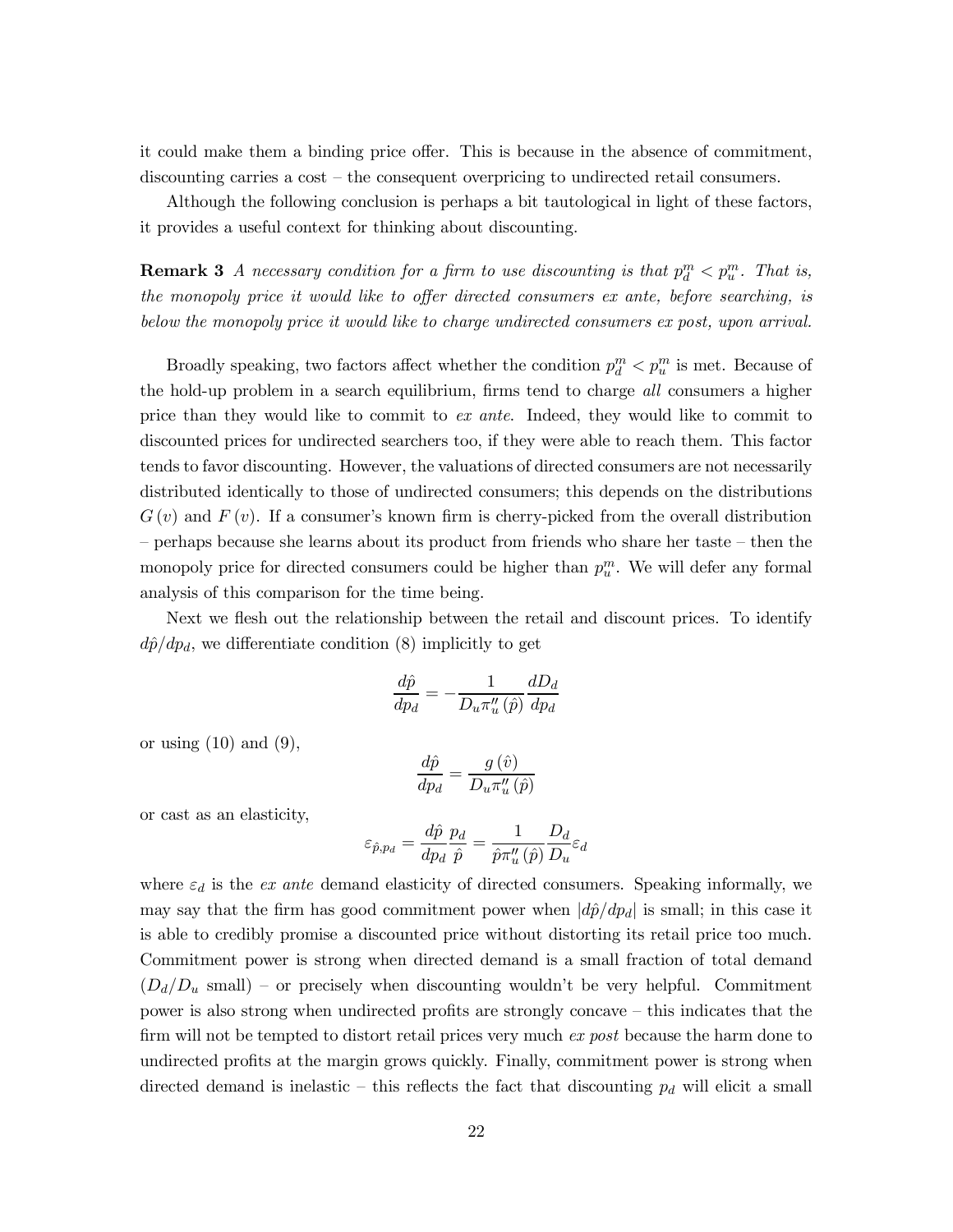demand response, and it is the tilt of total demand composition toward directed consumers that induces distortion of the retail price. Of course, this is not particularly helpful either, as it is precisely when directed demand is inelastic that the firm will have little to gain from discounting.

Using these results and  $(8)$ , we may write the *ex ante* first-order condition as

$$
\Pi'(p_d) = \pi'_d(p_d) - \frac{D_d}{D_u} \frac{g(\hat{v})}{\pi''_u(\hat{p})} = 0
$$
\n(14)

#### $5.2$ Symmetric Equilibrium When Discounts Are Possible

Equation (14) and the accompanying analysis establish the incentives facing an individual firm, given the pricing of other firms ( $p^e$  and  $d^e$ ) and the consumer search behavior it induces (threshold  $\hat{v}^e$  and undirected consumer arrivals  $D_u$ ). Now we close the model and look for a symmetric equilibrium. As there is quite a bit to keep track of, we begin fairly simply by examining whether there may be an equilibrium *without* discounting.

#### 5.2.1 Will Discounts Be Used?

Consider a candidate strategy profile in which all firms charge  $p^e$  and none of them discounts. A deviation to a positive discount corresponds to a deviation to a promised discount price  $p_d < p^e$ . With this in mind, we consider the sign of  $\Pi'(p_d)$ , evaluated at  $p_d = \hat{p} = p^e$ , under a symmetric strategy profile.

The threshold for directed consumers reduces to  $\hat{v} = \bar{v} + s_p$ , undirected arrivals are  $D_u = G(\hat{v})/(1 - F(\bar{v}))$ , and it is easily confirmed with (8) that the optimality of pricing at  $\hat{p} = p^e$  must imply that the retail price is given, as earlier, by

$$
p^{e} = \frac{1}{G\left(\hat{v}\right)} \frac{1 - F\left(\bar{v}\right)}{f\left(\bar{v}\right)}\tag{15}
$$

The first point to note is that firms' desire to discount below  $p^e$  does not necessarily mean that discounting will occur. That is, as discussed earlier, discounting will be attractive in principle, if firms had commitment power, when  $p_d^m < p^e$ . Suppose this is the case, so that  $\pi'_d(p^e)$  is strictly negative. However, an individual firm will only deviate to a positive discount if  $\Pi'(p^e)$  is strictly negative, and it may not be since the wedge  $\Pi'(p^e) - \pi'_d(p^e)$ between total and directed marginal profits is strictly positive.<sup>9</sup> In effect, this wedge tells us that the marginal "commitment cost" of discounting is positive even evaluated at a discount of zero. Examining (14), we can see that this is true because  $D_d$  is strictly positive even in a candidate equilibrium with no discounting – that is, prices have already been distorted

<sup>&</sup>lt;sup>9</sup>Recall that  $\pi''_u(p^e) < 0$ .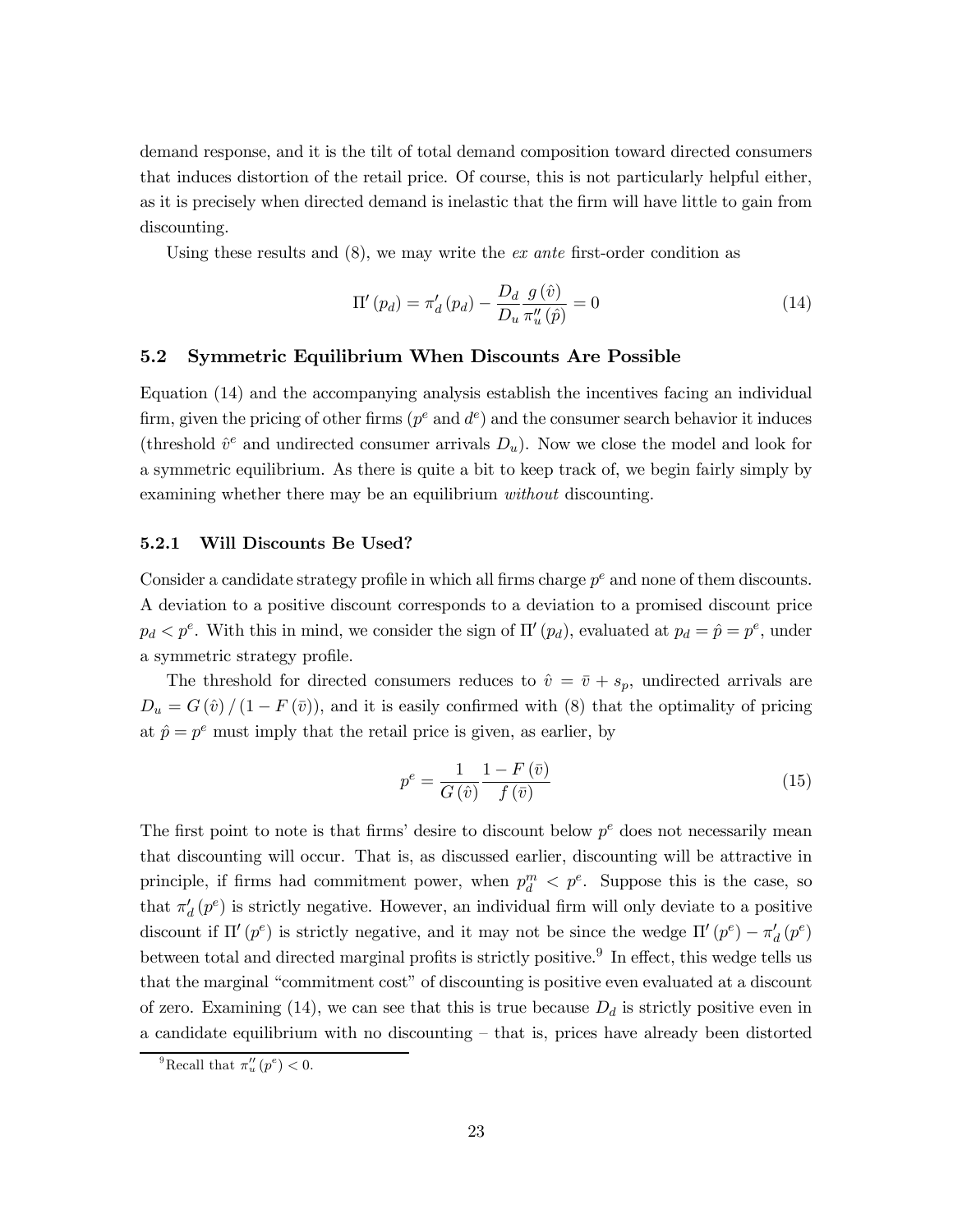away from  $p_u^m$  by the presence of directed consumer demand, so additional distortions have a first-order (rather than second-order) effect. We summarize this point below.

**Remark 4** Suppose that when discounts are ruled out, the equilibrium retail price level is  $p^e$ . Suppose also that any firm would like to commit to offering directed consumers a price below  $p^e$ . The latter need not imply that discounts will be used, if they are permitted.

Using expressions for  $\pi_d(p_d)$ ,  $\pi_u(p_u)$ ,  $D_d$ , and  $D_u$ , and  $p^e$ , a firm's incentive to discount below the common list price may be written

$$
\Pi'(p^e) = 1 - G(\hat{v}) - \frac{g(\hat{v})}{f(\bar{v})} \frac{1 - F(\bar{v})}{G(\hat{v})} - \frac{g(\hat{v})}{\pi_u''(p^e)} \frac{(1 - G(\hat{v})) (1 - F(\bar{v}))}{G(\hat{v})}
$$
(16)

### 5.2.2 Special Case: Known products are like random products and price quotes are free

In an important special case, the incentive to discount simplifies dramatically. For most of the subsequent analysis, we assume the following.

# Known products are not special  $G(v) = F(v)$

# Free price quotes  $s_p = 0$

The first condition is simply that a consumer's match value at her known firm is drawn from the same distribution as her match value at any other firm. Thus we rule the possibility that she draws from a distribution with positive selection relative to  $F(v)$ , perhaps because she is exposed to the choices of people with tastes like hers. The second condition is that getting a firm price quote from a known firm is costless – here we would remind the reader of our earlier caveat that  $s_p = 0$  should be thought of as a clean, limiting case for results when  $s_p$  is positive but small. The first assumption will have a substantive impact on our results; the second, less so  $-$  its practical significance is that the directed and undirected thresholds for a purchase will collapse to a single threshold  $\hat{v} = \bar{v}$ .

Under these assumptions, the incentive to discount away from a (candidate symmetric equilibrium) list price reduces to

$$
\Pi'\left(p^e\right) = -\frac{\left(1 - F\left(\bar{v}\right)\right)^2}{F\left(\bar{v}\right)} \left(1 + \frac{f\left(\bar{v}\right)}{\pi_u''\left(p^e\right)}\right)
$$

Thus, an individual firm will (will not) have an incentive to discount away from the common list price if the term in parentheses is positive (negative). Because undirected profits  $\pi_u(p^e)$  were assumed concave, we have: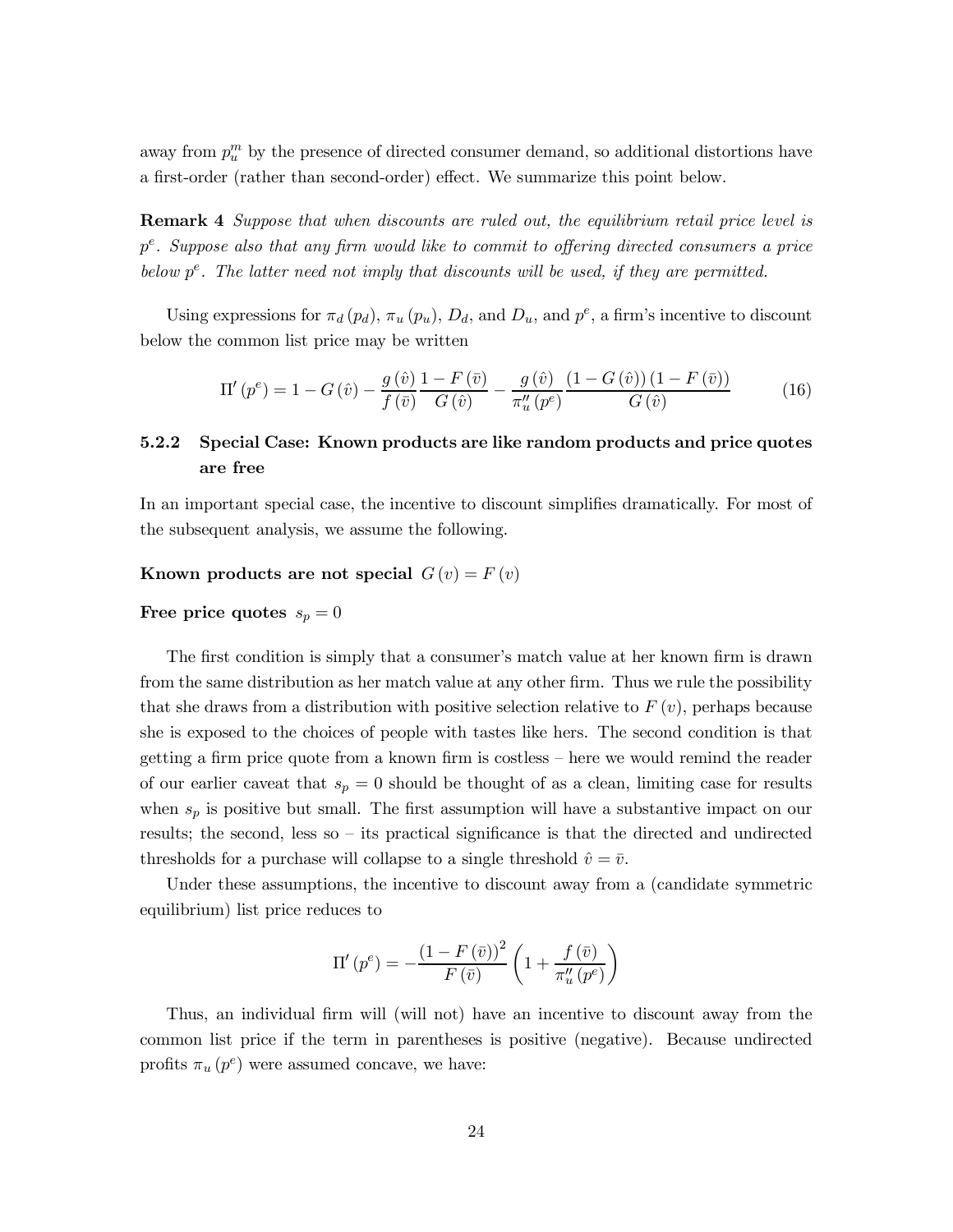**Result 1** At a candidate symmetric equilibrium with no discounting and list price  $p^e$ , a firm will have an incentive to offer a discount if  $|\pi_u''(p^e)| > f(\bar{v})$ . It will prefer to offer no discount if  $|\pi_u''(p^e)| < f(\bar{v})$ .

Notice that  $f(\bar{v})$  is the marginal increase in directed arrivals induced by a marginal discount; as discussed earlier, this drives the temptation to hike one's list price. And  $|\pi_u''(p^e)|$  reflects, in effect, the strength of the firm's commitment not to hike its list price. When the latter outweighs the former, a deviation to discounting will be worthwhile. In this case, any symmetric equilibrium *must* involve discounted offers.

Using expressions for undirected demand and the equilibrium list price  $p^e$ , we can reframe this condition in terms of the primitives of the model: the distribution of match values. Note that  $\pi''_u(p^e) = -(2f(\bar{v}) + p^e f'(\bar{v}))$ , so the condition for discounting to occur may be written as  $f(\bar{v}) + p^e f'(\bar{v}) > 0$ , where the price is given by  $p^e = (1 - F(\bar{v})) / (F(\bar{v}) f(\bar{v}))$ . Given the assumptions we have made, either group's demand (directed or undirected) at a price p is given by  $1 - F(\bar{v} - p^e + p)$ , so  $f(\bar{v})$  is the slope of that demand curve, evaluated at the candidate equilibrium list price. Then the condition for discounting can be given an economic interpretation.

**Result 2** At a candidate symmetric equilibrium with no discounting and list price  $p^e$ , a firm will have an incentive to offer a discount if demand is concave, or if demand is convex but the price elasticity of its slope is less than one. Otherwise a firm will prefer not to discount.

Concave demand implies  $f'(\bar{v}) > 0$  which is sufficient for the condition above. The price elasticity of the slope of demand, evaluated at  $p = p^e$ , is  $\eta = \frac{p^e}{f(\bar{v})} f'(\bar{v})$ , so if demand is convex,  $|\eta| < 1$  implies  $f(\bar{v}) + p^e f'(\bar{v}) > 0$ . To summarize, firms will wish to discount if demand (evaluated at the candidate equilibrium price) is not *too* convex. The condition on  $\eta$  does not appear to map naturally into more familiar conditions on demand (such as logconcavity or  $\rho$ -concavity of demand or of the density  $f(v)$ . We will give an example later for which demand and  $f(v)$  are both convex but logconcave, but the condition  $|\eta| < 1$ is not met.

### Examples

- Uniform match values, linear demand If match values are uniformly distributed, then demand is (weakly) concave, so any equilibrium must involve discounting.
- Max from a uniform sample Suppose that  $F(v) = v^a$  for  $a > 1$ . This family of distributions might be of interest if, a consumer's match value at a firm were to represent the best of a number of uniform draws. For example, if each firm offers  $n$  products,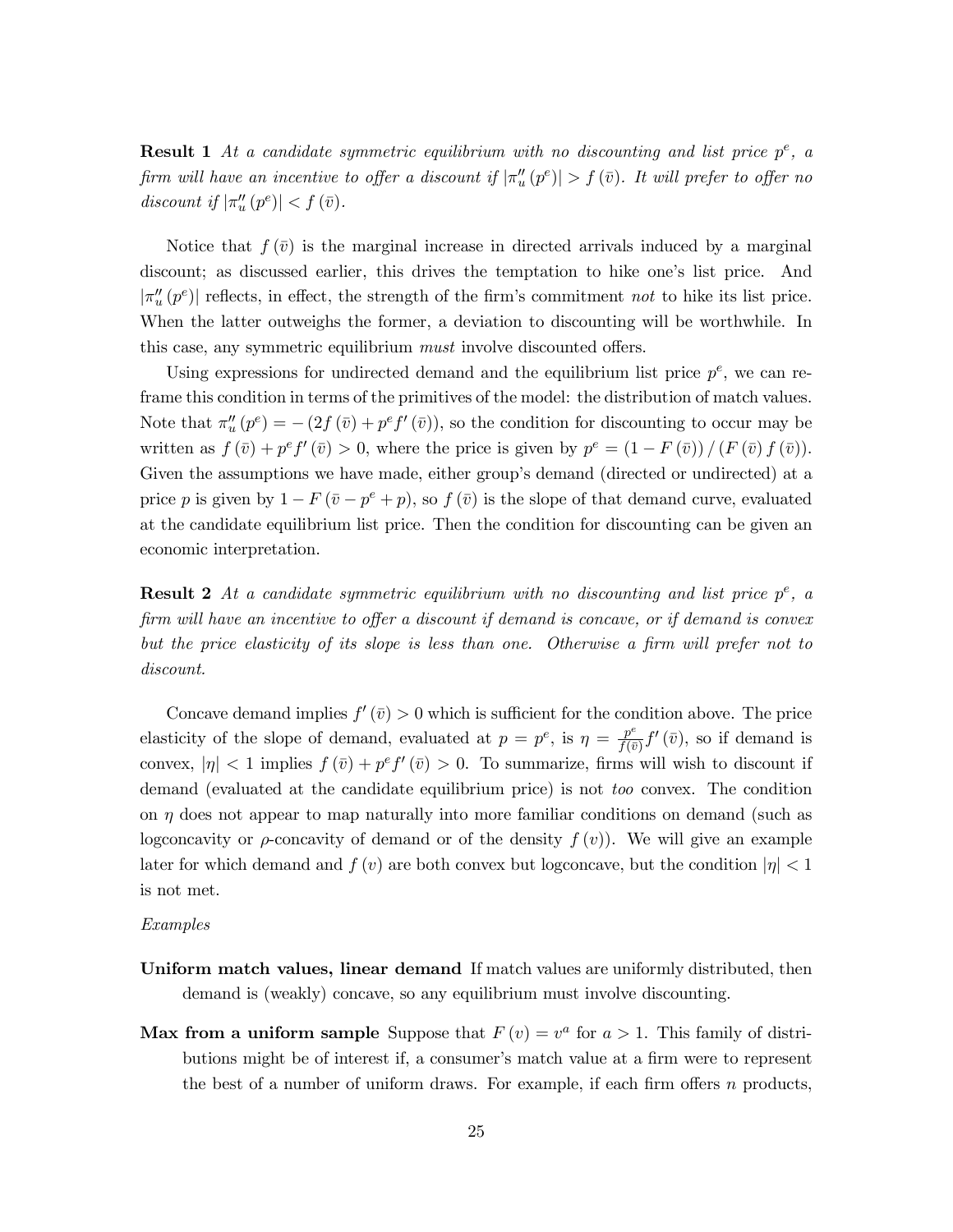with match values for each product distributed  $U[0,1]$ , then a consumer's best match upon visiting the firm would be distributed as  $F(v) = v^n$ . In this case, demand is strictly concave, so any equilibrium involves discounting.

- **Exponentially distributed match values** Demand is convex, and the slope elasticity reduces to  $|\eta| = \frac{1}{F(\bar{v})}$ , so an equilibrium with no discounting generally exists.
- **Logistic match values** Demand is convex when consumers are sufficiently choosy (s small, hence  $\bar{v}$  large). But the slope elasticity reduces to  $\eta = \frac{1-2F(\bar{v})}{F(\bar{v})^2} = \frac{(1-F(\bar{v}))^2}{F(\bar{v})^2} - 1 > -1$ . So any equilibrium must involve discounting.
- **Normally distributed match values** Again, demand is convex when consumers are sufficiently choosy. But numerical investigation suggests that any equilibrium must involve discounting.
- Match values with a decreasing, triangular density Suppose  $F(v) = 2v v^2$ , with  $f(v) = 2 - 2v$ , and  $1 - F(v) = (1 - v)^2$  for  $v \in [0, 1]$ . Then demand is convex but  $\frac{1}{2}$ -concave, and its slope is weakly concave. However, if consumers are not very choosy, firms will prefer not to discount. In particular, firms will not discount if  $\bar{v} < 1 - \frac{\sqrt{2}}{2} \approx$ 0.29 (but will wish to discount otherwise).

#### 5.3 Equilibria with Discounting

This section attempts to characterize symmetric equilibria when discounts are used. The efforts here are preliminary: we will restrict attention to the special case in which  $G(v)$  $F(v)$  and  $s_p = 0$ , and even so we shall focus mainly on computed examples for specific distributions.

A necessary condition for a symmetric equilibrium in which all firms charge list price  $\hat{p}$  and offer the (credible) discount price  $p_d$  to directed consumers is that the first-order condition (14) holds at  $\hat{p}$  and  $p_d$  and that  $\hat{p}$  is consistent with (8). The last condition requires the list price to satisfy

$$
\hat{p} = \frac{1 - F\left(\bar{v}\right)}{F\left(\hat{v}\right)f\left(\bar{v}\right)}\tag{17}
$$

where the directed consumer threshold now satisfies  $\hat{v} = \bar{v} - d = \bar{v} - \hat{p} + p_d$ . In this case, it is convenient to treat the marginal directed consumer  $\hat{v}$  as the "driving" variable, with  $p_d$ and  $\hat{p}$  determined by  $\bar{v}$  and  $\hat{v}$ . Notice that  $\Pi'(p_d) = \Pi'(\hat{v})$ , since the discount price and  $\hat{v}$ move one-for-one. Then with some substitution, the first-order condition (14) is given by

$$
\Pi'(\hat{v}) = \pi'_d(\hat{v}) - \frac{D_d}{D_u} \frac{f(\hat{v})}{\pi''_u(\hat{p})} = 0
$$
\n(18)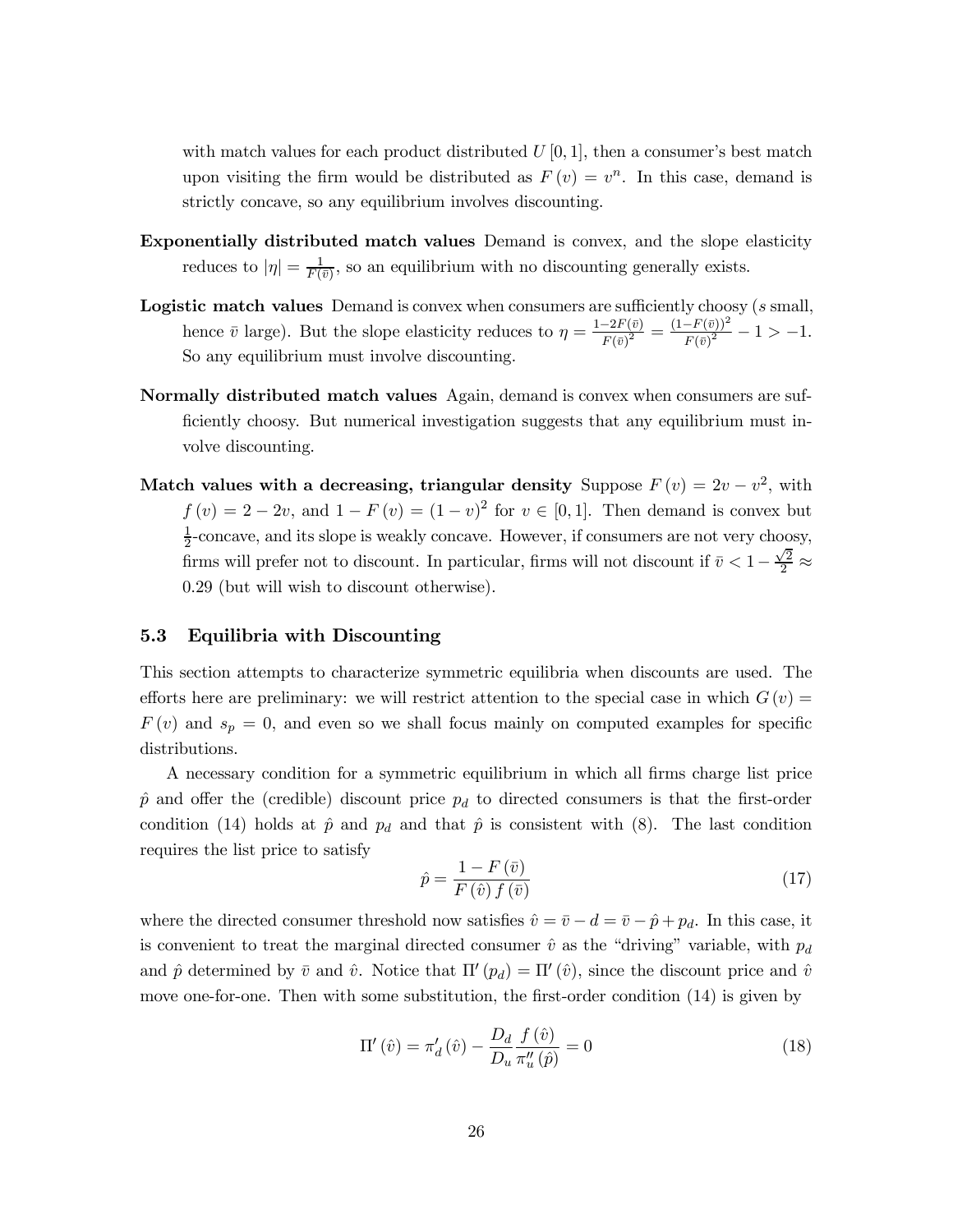where  $D_d = 1 - F(\hat{v}), D_u = \frac{F(\hat{v})}{1 - F(\bar{v})}, \pi'_d(\hat{v}) = D_d - p_d f(\hat{v}), \pi''_u(\hat{p}) = -(2f(\bar{v}) + \hat{p}f'(\bar{v})),$ and prices are given by  $p_d = \hat{p} - (\bar{v} - \hat{v})$  and (17).

#### $5.3.1$ **Example: Uniformly Distributed Match Values**

To illustrate some general patterns, we consider an example where the distribution of match values is uniform: let  $v \sim U[0,1]$ , so  $F(v) = v$ . With a bit of algebra the first-order condition (18) can be shown to have the solutions

$$
\hat{v} = \frac{3\bar{v} + 1}{8} \pm \frac{1}{8}\sqrt{(9\bar{v} - 5)(\bar{v} + 3)}
$$

for  $\bar{v} \geq \frac{5}{9}$ ; for  $\bar{v} < \frac{5}{9}$ ,  $\Pi'(\hat{v})$  is strictly negative on  $[0, \bar{v}]$ . While both solutions do appear to represent equilibria, we focus on the larger one, as an informal dynamic analysis indicates the equilibrium corresponding to the smaller solution is unstable. For this distribution, the relationship between  $\bar{v}$  and the search cost s is given by  $s = \frac{1}{2}(1 - \bar{v})^2$ . In the figures below we plot equilibrium prices, utility, and profits versus s. As a benchmark for comparison, we also plot the corresponding equilibrium outcomes when discounting is forbidden.

Both retail  $(\hat{p})$  and discount  $(p_d)$  prices are increasing in the search cost; the gap between them grows with s, indicating larger discounts as search grows more costly. Retail prices are always higher with discounting than they would be without, but for s sufficiently large, even consumers who receive a discount pay a higher net price than they would have if discounting were impossible. At  $s = \frac{8}{81}$  (corresponding to  $\bar{v} = \frac{5}{9}$ ), both prices diverge. This is the point at which there are no longer enough undirected searchers to keep firms honest with their retail pricing: both discounts and prices spiral out of control. Thus far we have hand-waved over a consumer's decision to engage in search versus opting out of purchase by treating the outside option  $u_0$  as arbitrarily small, so as to rule out the latter. We cannot be so cavalier here: for any fixed  $u_0$ , the divergence of prices implies that a search equilibrium fails to exist, and the market fails, as search costs approach and exceed  $s = \frac{8}{81}$ . This market failure is driven by discounting; if discounting is ruled out, the equilibrium price continues to rise gradually with s.

Discounting drives a wedge between the utility of directed consumers – those with a known product good enough to buy immediately  $(v_1 \ge \hat{v})$  – and undirected consumers (everyone else). However, overall ex ante expected utility is lower with discounting than without. Furthermore, when search costs are high enough, even the lucky consumers who know about a product that is good enough to buy are worse-off when firms are able to offer them discounts.

In contrast, overall expected profits are greater with discounting than without. As the figure indicates, discounting does permit a firm to operate at a more profitable point on its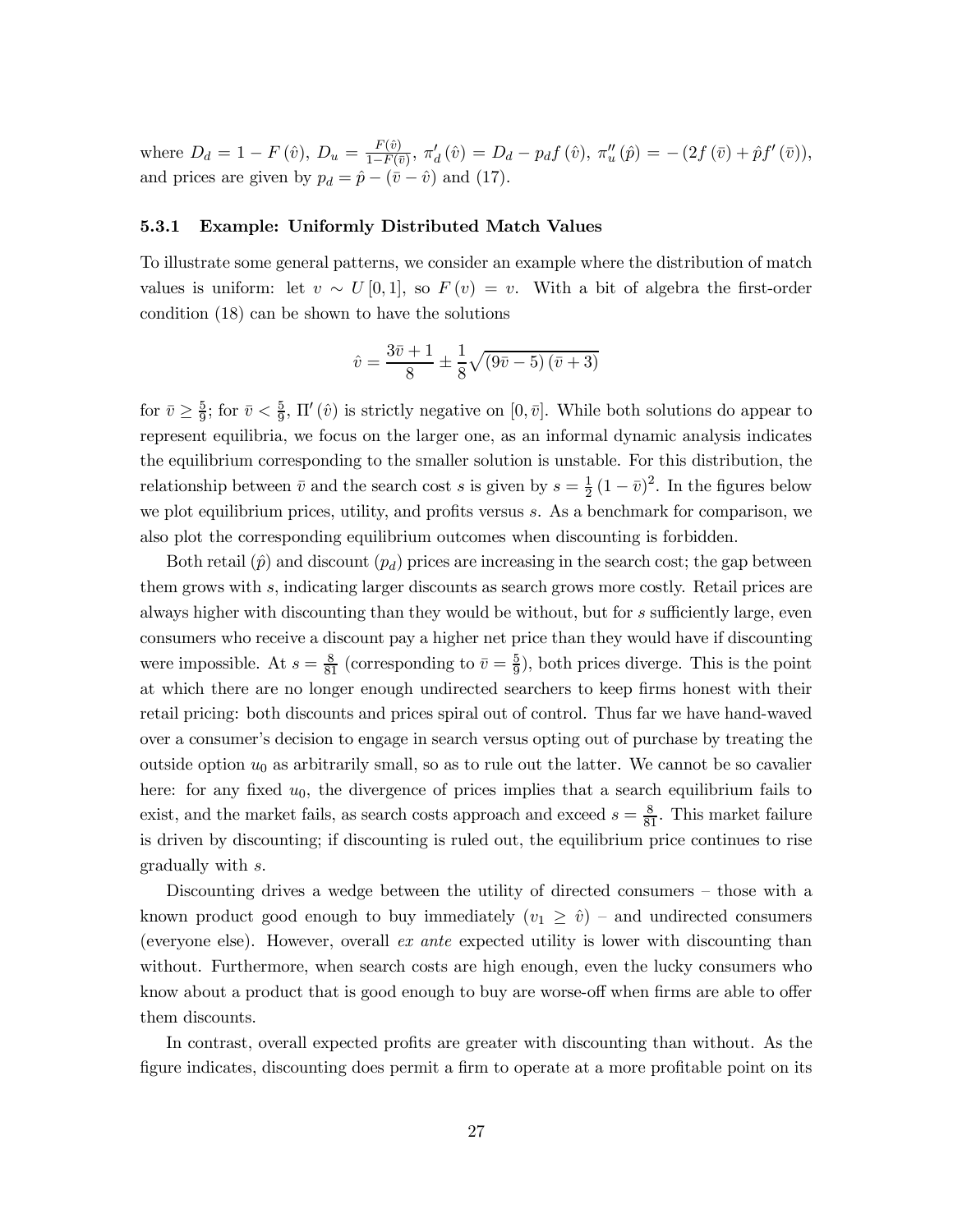



demand curve for directed consumers, as compared to undirected consumers. But at least in this example, the difference is small. The bulk of the improvement in overall profits, relative to a no-discounting regime, comes from the general equilibrium upward drift in retail prices that discounts instigate.

#### **Concluding Remarks** 6

[That's all, folks.]

# References

- [1] Anderson, S., Renault, R.: Advertising content. Amer. Econ. Rev. 96, 93-113 (2006)
- [2] Anderson, S., Renault, R.: Pricing, product diversity, and search costs: a Bertrand-Chamberlin-Diamond model. RAND J. Econ. 30, 719-35 (1999).
- [3] Arbatskaya, M.: Ordered search. RAND J. Econ. 38, 119-127 (2007)
- [4] Armstrong, M., Vickers, J., Zhou, J.: Prominence and consumer search. RAND J. Econ.  $40, 209-233$   $(2009)$
- [5] Bagnoli, M., Bergstrom, T.: Log-concave probability and its applications. Econ. Theory. 26, 445-469 (2005)
- [6] Caplin, A., Nalebuff, B.: Aggregation and imperfect competition: on the existence of an equilibrium. Econometrica. 59, 25-59 (1991)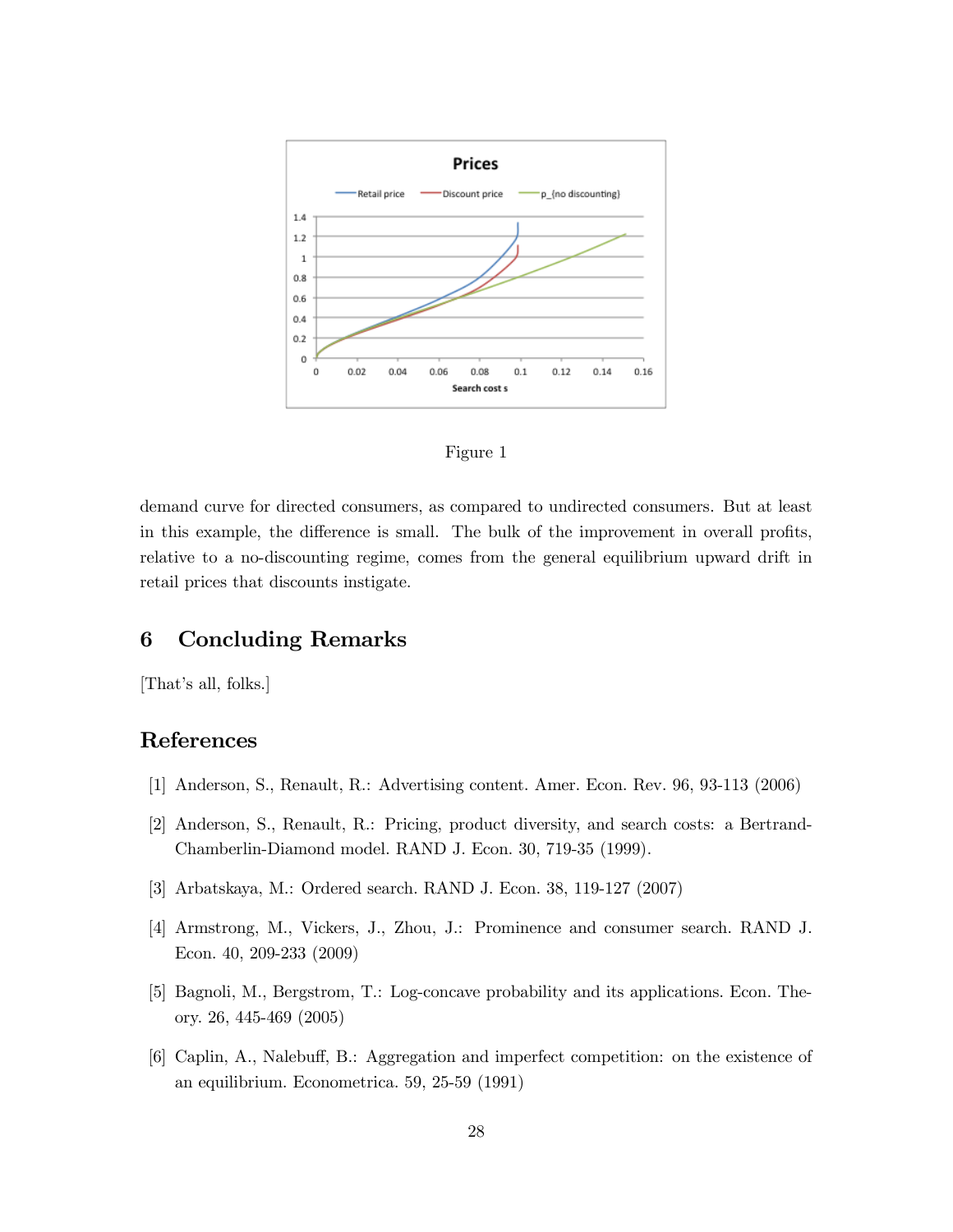

Figure



Figure 3